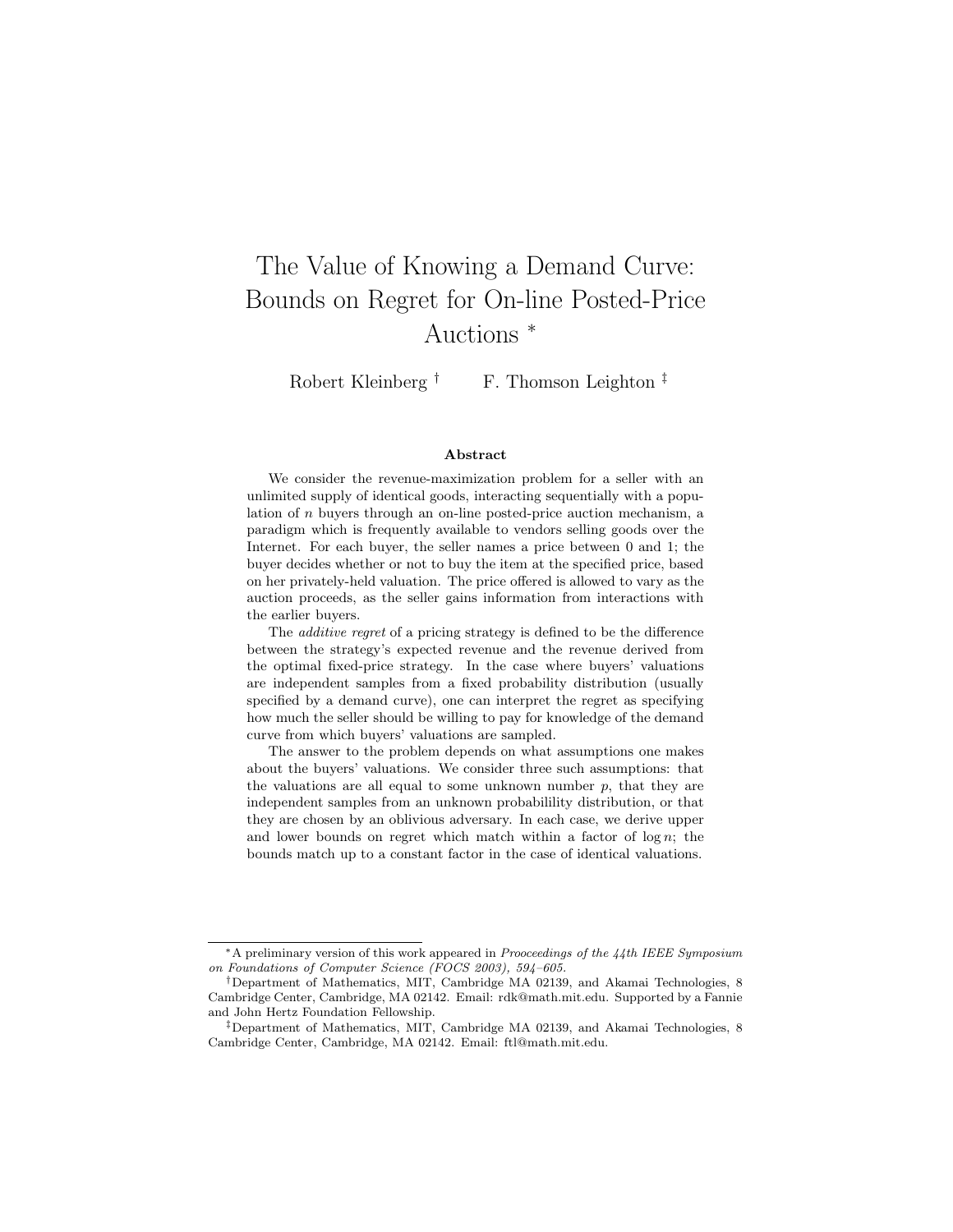# 1 Introduction

The rising popularity of Internet commerce has spurred much recent research on market mechanisms which were either unavailable or impractical in traditional markets, because of the amount of communication or computation required. We consider one such mechanism, the on-line posted-price auction, in which a seller with an unlimited supply of identical goods interacts sequentially with a population of n buyers. For each buyer, the seller names a price between 0 and 1; the buyer then decides whether or not to buy the item at the specified price, based on her privately-held valuation for the good. This transaction model is dictated by the following considerations:

- Following earlier authors [5], [7], [8], [13], we are interested in auction mechanisms which are *strategyproof*, meaning that buyers weakly maximize their utility by truthfully revealing their preferences. As shown in [5], this requirement in the on-line auction setting is equivalent to requiring that the seller charge buyer  $i$  a price which depends only on the valuations of previous buyers.
- Given that the price offered to buyer  $i$  does not depend on any input from that buyer, it is natural for the seller to announce this price before the buyer reveals any preference information. In fact, for reasons of trust, the buyers may not want to reveal their preferences before an offer price is quoted [6].
- For privacy reasons, the buyers generally do not wish to reveal any preference information after the price is quoted either, apart from their decision whether or not to purchase the good. Also, buyers are thus spared the effort of precisely determining their valuation, since the mechanism only requires them to determine whether it is greater or less than the quoted price.

The seller's pricing strategy will tend to converge to optimality over time, as she gains information about how the buyers' valuations are distributed. A natural question which arises is: what is the cost of not knowing the distribution of the buyers' valuations in advance? In other words, assume our seller pursues a pricing strategy S which maximizes her expected revenue  $\rho(\mathcal{S})$ . As is customary in competitive analysis of auctions, we compare  $\rho(\mathcal{S})$  with the revenue  $\rho(\mathcal{S}^{\text{opt}})$  obtained by a seller who knows the buyers' valuations in advance but is constrained to charge the same price to all buyers  $([5],[6],[7],[8])$ . While previous authors have analyzed auctions in terms of their competitive ratio (the ratio between  $\rho(S)$  and  $\rho(S^{\text{opt}})$ , we instead analyze the *additive regret*, i.e. the difference  $\rho(S) - \rho(S^{\text{opt}})$ . This is a natural parameter to study for two reasons. First, it roughly corresponds to the amount the seller should be willing to pay to gain knowledge of the buyers' valuations, e.g. by doing market research. Second, it was shown by Blum et al in [6] that there are randomized pricing strategies achieving competitive ratio  $1 + \varepsilon$  for any  $\varepsilon > 0$ ; thus it is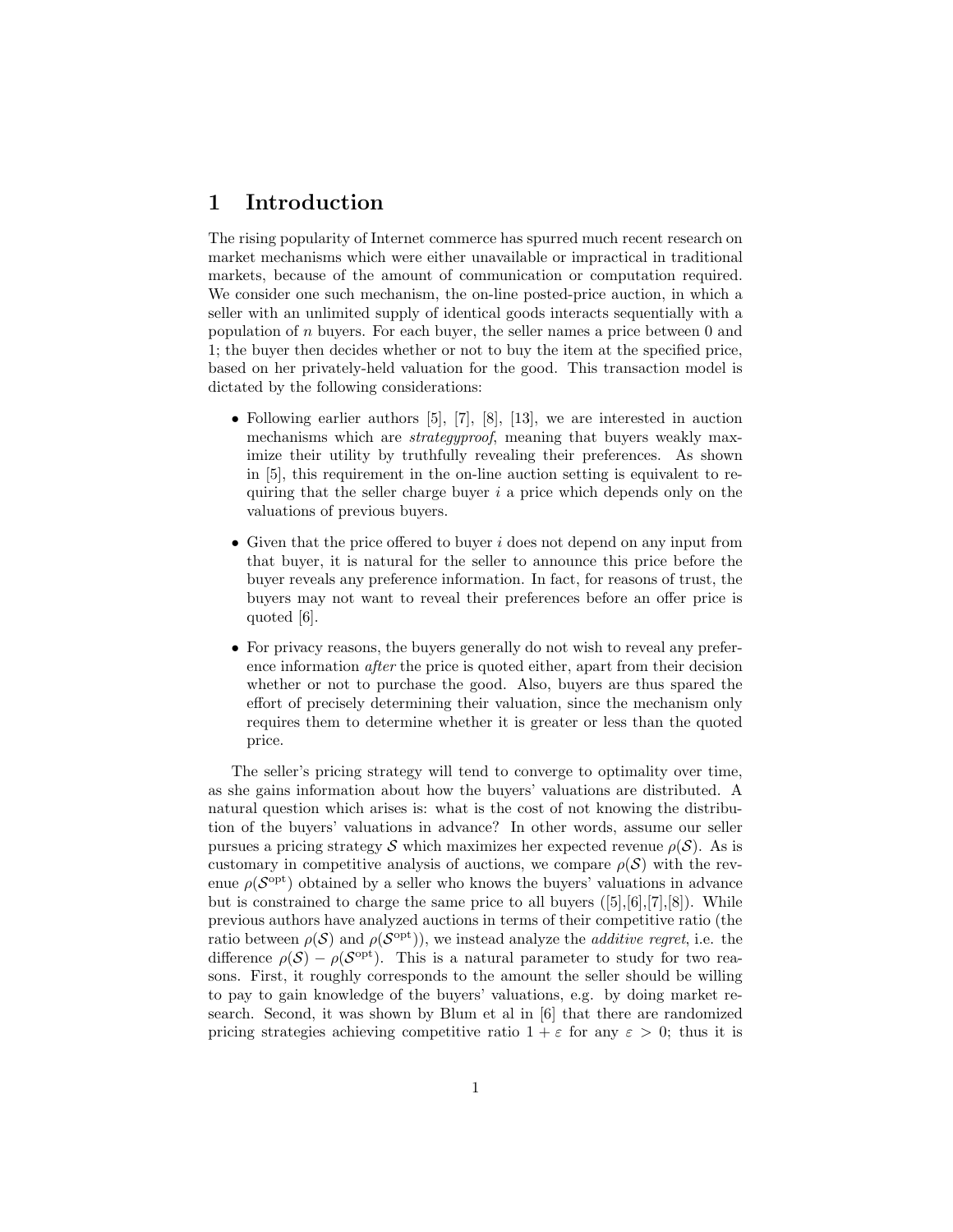natural to start investigating the lower-order terms, i.e. the  $o(1)$  term in the ratio  $\rho(\mathcal{S})/\rho(\mathcal{S}^{\text{opt}})$  for the optimal pricing strategy  $\mathcal{S}$ .

One can envision several variants of this problem, depending on what assumptions are made about the buyers' valuations. We will study three valuation models.

- **Identical:** All buyers' valuations are equal to a single price  $p \in [0, 1]$ . This price is unknown to the seller.
- Random: Buyers' valuations are independent random samples from a fixed probability distribution on [0, 1]. The probability distribution is not known to the seller.
- Worst-case: The model makes no assumptions about the buyers' valuations. They are chosen by an adversary who is oblivious to the algorithm's random choices.

Our results are summarized in the following three theorems. In all of them, the term "pricing strategy" refers to a randomized on-line algorithm for choosing offer prices, unless noted otherwise.

Theorem 1.1. Assuming identical valuations, there is a deterministic pricing strategy achieving regret  $O(\log \log n)$ . No pricing strategy can achieve regret  $o(\log \log n)$ .

Theorem 1.2. Assuming random valuations, there is a pricing strategy achieving regret  $O(\sqrt{n \log n})$ , under the hypothesis that the function

$$
f(x) = x \cdot \Pr(buper's \; valuation \; is \geq x)
$$

has a unique global maximum  $x^*$  in the interior of  $[0,1]$ , and that  $f''(x^*) < 0$ . No pricing strategy can achieve regret  $o(\sqrt{n})$ , even under the same hypothesis on the distribution of valuations.

Theorem 1.3. Assuming worst-case valuations, there is a pricing strategy achieving regret  $O((n^{2/3}(\log n)^{1/3})$ . No pricing strategy can achieve regret  $o(n^{2/3})$ .

The lower bound in the random-valuation model is the most difficult of the results stated above, and we believe it is this paper's main contribution. No such bound was known previously, and our proof introduces novel techniques which we believe may be applicable elsewhere. Moreover, our lower bound does not rely on constructing a contrived demand curve to defeat a given pricing strategy. Rather, we will show that for any family  $D$  of demand curves satisfying some reasonably generic axioms, and for any randomized pricing strategy, the probability of achieving expected regret  $o(\sqrt{n})$  when the demand curve is chosen randomly from  $D$  is zero. Note the order of quantification here, which differs from  $\sqrt{n}$  lower bounds which have appeared in the literature on the closelyrelated multi-armed bandit problem. In those theorems it was shown that, given foreknowledge of  $n$ , one could construct a random sequence of payoffs forcing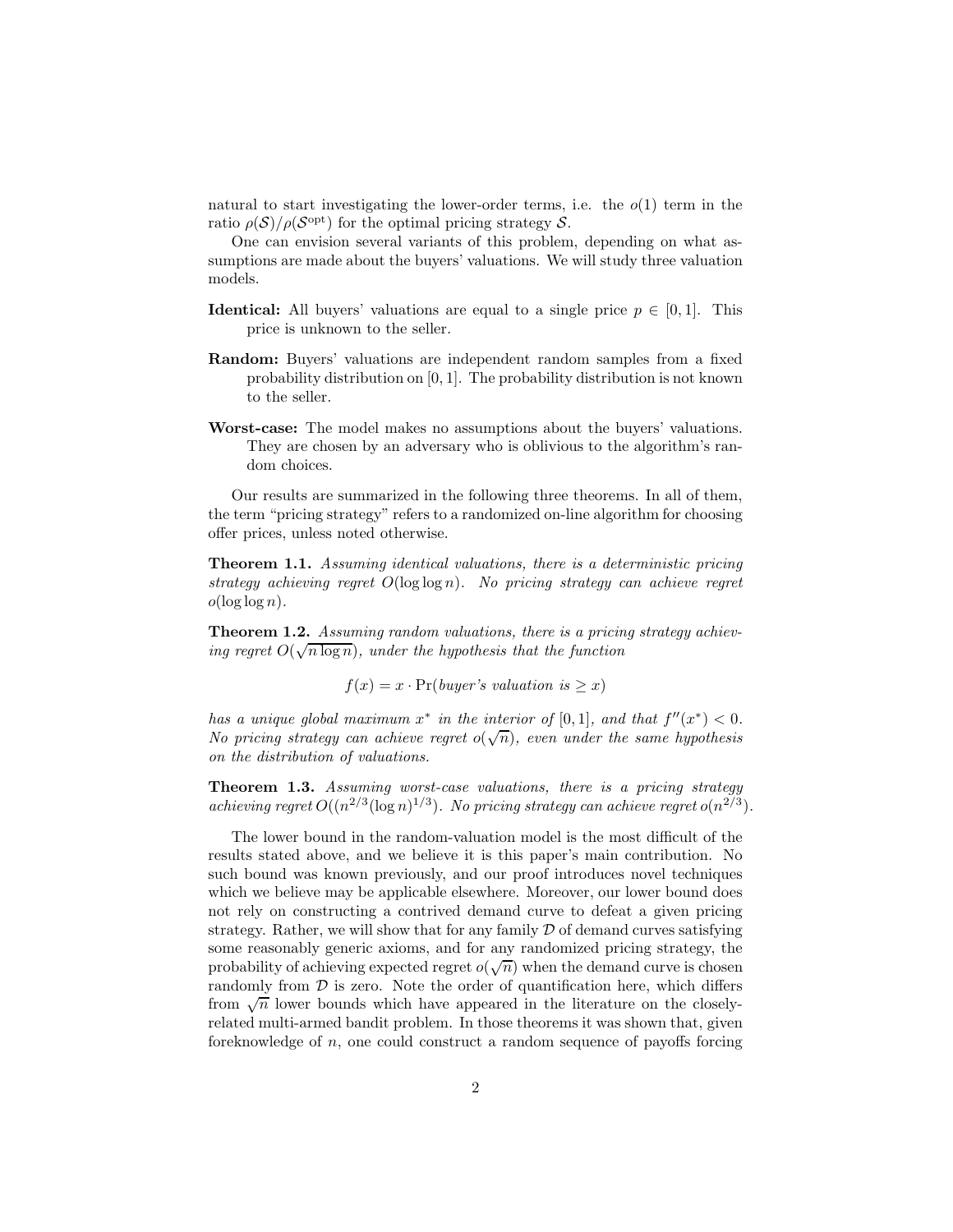any strategy to have expected regret  $\Omega(\sqrt{n})$ . In our theorem, the demand curve is chosen randomly without foreknowledge of  $n$  or of the pricing strategy, and it is *still* the case that the probability of the strategy achieving regret  $o(\sqrt{n})$  is zero.

## 1.1 Related work

There has been much recent activity applying notions from the theory of algorithms to the analysis of auction mechanisms. While much of this work focuses on combinatorial auctions — a subject not touched on here — there has also been a considerable amount of work on auction mechanisms for selling identical individual items, the setting considered in this paper. In [7], [8], the authors consider mechanisms for off-line auctions, i.e. those in which all buyers reveal their valuations before any goods are sold. The authors characterize mechanisms which are truthful (a term synonymous with "strategyproof", defined above), and show that no such mechanism can be constant-competitive with respect to the optimal single-price auction, assuming worst-case valuations. In contrast, they present several randomized off-line auction mechanisms which are truthful and constant-competitive with respect to the optimal auction which is constrained to set a single price and to sell at least two copies of the good.

On-line auctions were considered in [5], [6], in the posted-price setting considered here as well as the setting where buyers reveal their valuations but are charged a price which depends only on the information revealed by prior buyers. In the latter paper, techniques from machine learning theory are applied to yield a  $(1 + \varepsilon)$ -competitive on-line mechanism (for any  $\varepsilon > 0$ ) under the hypothesis that the optimal single-price auction achieves revenue  $\Omega(h \log h \log \log h)$ , where  $[1, h]$  is the interval to which the buyers' valuations belong. In Section 4.1, we use their algorithm (with a very minor technical modification) to achieve expected regret  $O(n^{2/3}(\log n)^{1/3})$  assuming worst-case valuations.

An interesting hybrid of the off-line and on-line settings is considered by Hartline in [9]. In that paper, the mechanism interacts with the set of buyers in two rounds, with prices in the second round influenced by the preferences revealed by buyers in the first round. Assuming the set of buyers participating in the first round is a uniform random subset of the pool of  $n$  buyers, the paper exhibits a posted-price mechanism which is 4-competitive against the optimal single-price auction.

On-line multi-unit auctions (in which buyers may bid for multiple copies of the item) are considered in [4], which presents a randomized algorithm achieving competitive ratio  $O(\log B)$  where B is the ratio between the highest and lowest per-unit prices offered. This result is sharpened in [10], where the optimal competitive ratio (as a function of  $B$ ) is determined exactly.

The preceding papers have all adopted the worst-case model for buyers' valuations, as is customary in the computer science literature. The traditional approach in the economics literature (e.g. [12]) is to assume that buyers' valuations are i.i.d. samples from a known probability distribution. Our random-valuations model occupies a middle ground between these two sets of assumptions, in that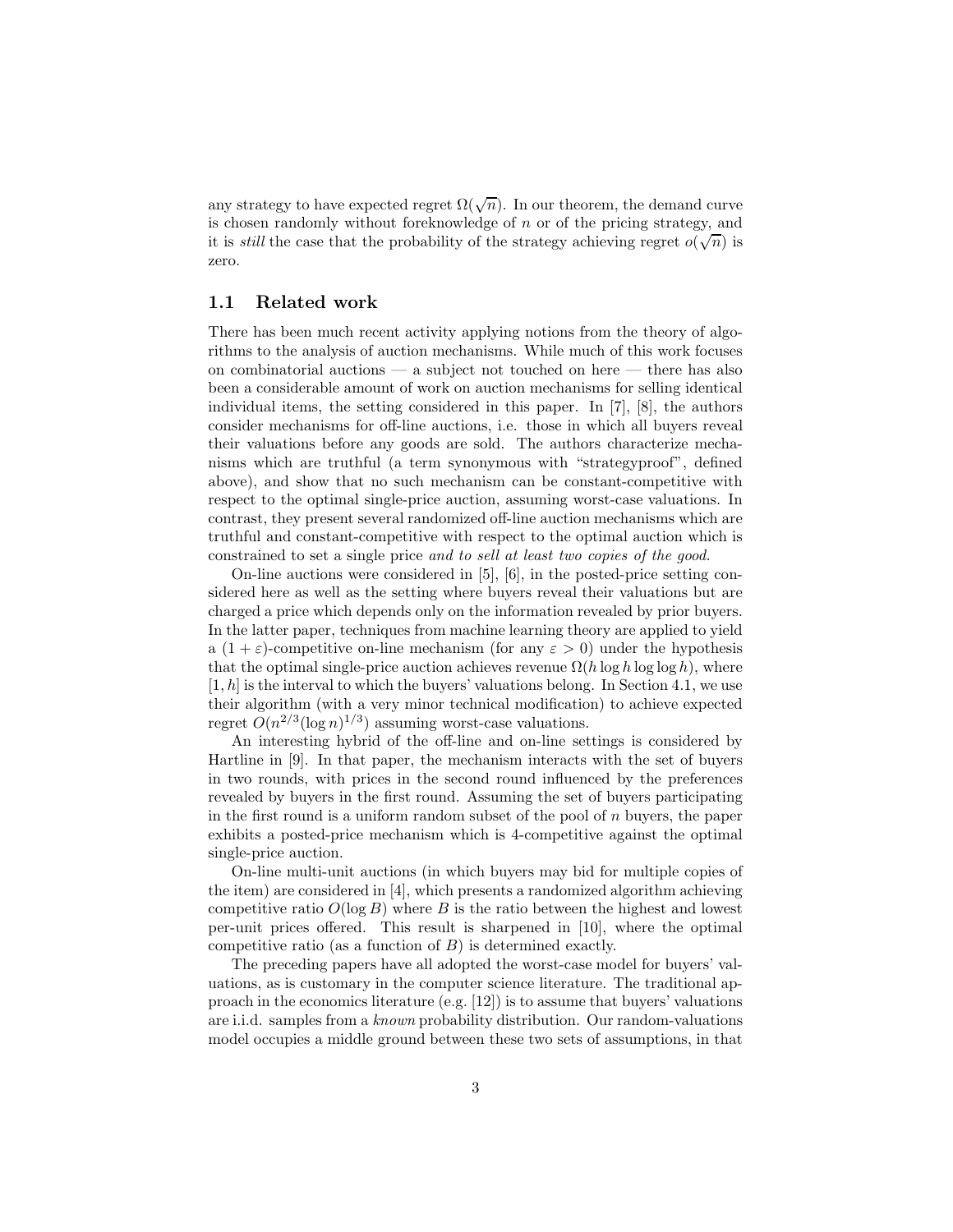the i.i.d. hypothesis is preserved but the probability distribution (i.e. the demand curve) is unknown to the seller. The same set of hypotheses is made by Ilya Segal in [13], a paper which considers strategyproof off-line multi-unit auction mechanisms. (A multi-unit auction is one in which buyers may purchase more than one copy of the good.) Segal compares the expected regret of the optimal strategyproof off-line mechanism with that of the optimal on-line posted-price mechanism (which he calls the "optimal experimentation mechanism") under three assumptions on the space  $D$  of possible demand curves:

- $\mathcal D$  is a finite set ("Hypothesis testing");
- D is parametrized by a finite-dimensional Euclidean space ("Parametric estimation");
- D is arbitrary ("Non-parametric estimation").

In this terminology, our paper is concerned with bounding the expected regret of the optimal experimentation mechanism in the non-parametric case. Segal explicitly refrains from addressing this case, writing, "The optimal experimentation mechanism would be very difficult to characterize in [the non-parametric] setting. Intuitively, it appears that its convergence rate may be slower [than that of the optimal off-line mechanism] because the early purchases at prices that are far from  $p^*$  will prove useless for fine-tuning the price around  $p^*$ ." This intuition is confirmed by the lower bound we prove in Section 3.2.

Our work is also closely tied to the literature on the so-called "multi-armed bandit problem," in which a gambler in a casino with  $K$  slot machines must decide which machine to play in a sequence of  $n$  trials, basing his decisions on the payoffs observed in prior trials. As in our auction problem, the regret is defined as the difference between the gambler's expected net payoff and the net payoff obtained from the best single action (slot machine) over the sequence of n trials.

In their pioneering work on the multi-armed bandit problem, Lai and Robbins [11] assumed that for each action, the payoffs on each of the n trials are i.i.d. random variables, but the distribution of the payoff variable varies from one action to another. Under this hypothesis, they exhibited an algorithm achieving expected regret  $O(\log n)$  as  $n \to \infty$ , and proved that this is the optimal regret, up to constant factors. Auer et al [2] sharpened this analysis to obtain explicit regret bounds which hold for finite n.

If we view each potential offer price in  $[0, 1]$  as a slot machine with random payoff, then our on-line posted-price auction problem (in the random-valuations model) becomes a special case of the "continuum-armed bandit problem", i.e. the variant of the multi-armed bandit problem in which there is an uncountable set of slot machines indexed by a real parameter  $t$ , with the expected reward depending continuously on  $t$ . This problem is considered by Agrawal in [1], who describes an algorithm achieving regret  $O(n^{3/4+\epsilon})$  in the case that the expected reward is a differentiable function of t. (The paper also gives a regret bound under a weaker continuity hypothesis on the expected reward, but it is more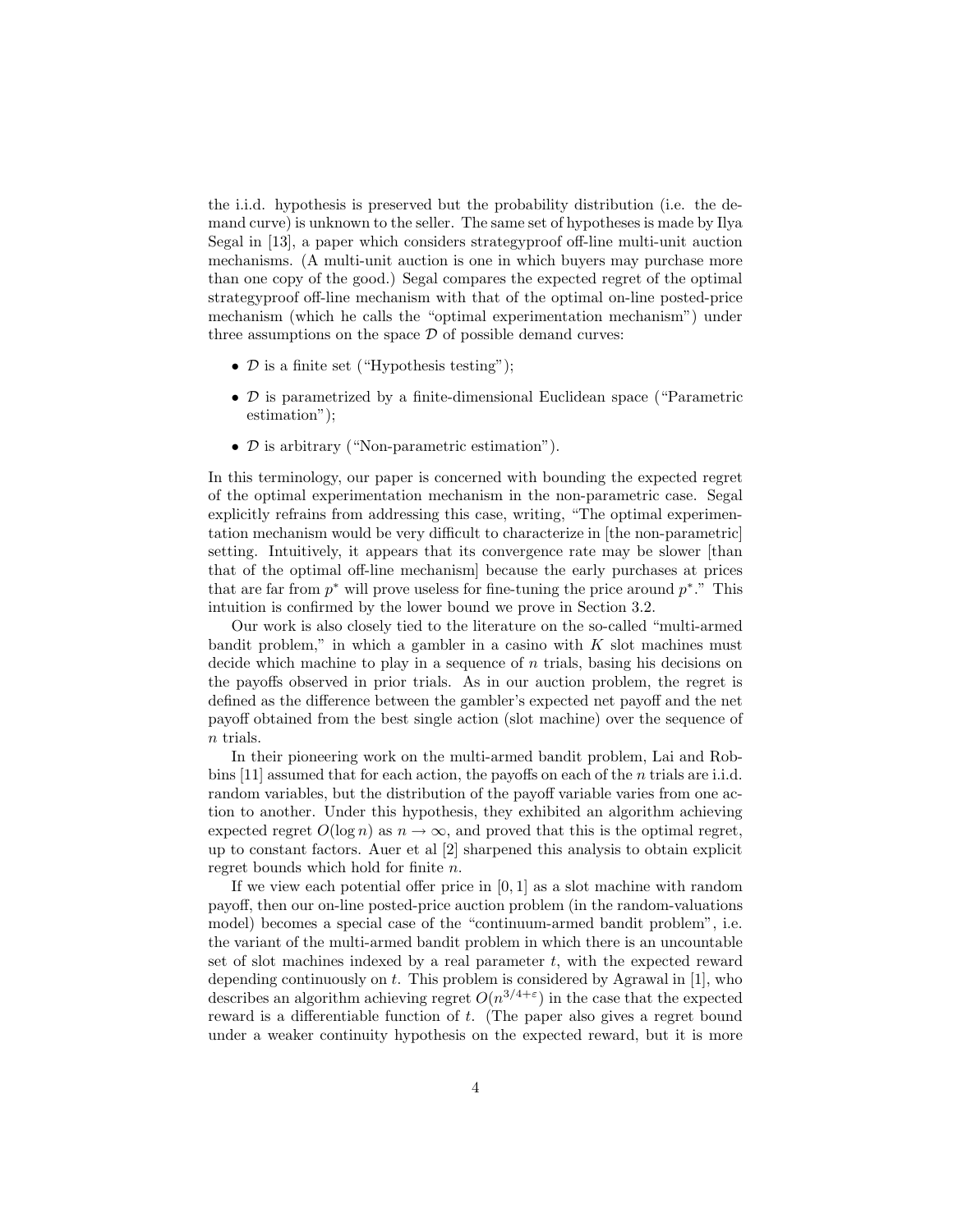difficult to state.) Our upper bound of  $O(\sqrt{n \log n})$  in the random-valuations model is better than the one obtained by applying Agrawal's algorithm, as might be expected because our auction problem is a highly-specific special case of the continuum-armed bandit problem. However, our lower bound of  $O(\sqrt{n})$  for the random-valuations model directly implies the same lower bound for Agrawal's continuum-armed bandit problem. This answers a question left open at the end of [1], when Agrawal writes, "We do not have any tighter bounds on the learning loss other than those available for the finite case," referring to the  $\Omega(\log n)$  lower bound proved by Lai and Robbins. Our paper is thus the first demonstration of an exponential separation between the expected regret when the set of possible actions is finite and when it is infinite.

In [3], the multi-armed bandit problem is studied from an adversarial perspective, parallel to our worst-case valuation model. The authors present an algorithm achieving expected regret  $O(\sqrt{nK \log K})$  and a nearly-matching lower bound of  $\Omega(\sqrt{nK})$  for this problem. Their algorithm forms the basis for the online posted-price auction algorithms in [6] and in Section 4.1 of this paper, and our lower-bound proof in the worst-case model (Theorem 4.3) is an adaptation of their lower-bound proof.

We would like to elucidate the difference between the lower bound for regret appearing in [3] and the lower bound presented here in the random-valuations model (Theorem 3.9). In both constructions, the rewards are i.i.d. random variables whose distribution is also random, and the theorem establishes that for any strategy the expected regret is  $\Omega(\sqrt{n})$ , where the expectation is over the random choices of both the distribution and of the rewards themselves. However, in our random-valuations lower bound we define regret as the difference in expected payoff between the on-line pricing strategy and the optimal strategy which has foreknowledge of the demand curve but not of the individual buyers' valuations. This definition of regret accords with the definition adopted in papers studying the multi-armed bandit problem with i.i.d. random rewards (e.g. [1], [11]) and differs from the definition of regret adopted in [3], namely the difference in expected payoff between the on-line strategy and the ex post optimal single action. Because we choose to measure regret relative to the ex ante rather than the ex post optimal strategy, a subtler analysis is required. In [3], the lower bound comes from constructing a counterexample in which the reward distribution is so close to uniform that it is information-theoretically impossible, in  $n$  trials, to learn which of the possible reward distributions is generating the payoffs. More precisely, there is no sequence of  $n$  experiments such that an observer, after seeing the outcomes of the  $n$  experiments and being asked to guess which reward distribution is generating the payoffs, could outperform a random guesser by more than a constant factor. In our random-valuations model, it may be possible in some cases to gain rather precise information on which reward distribution is generating the payoffs in the course of  $n$  trials, but the process of gaining such knowledge will generally require offering prices which are too far from the optimal price, thereby incurring a cost of  $\Omega(\sqrt{n})$  in the process of learning this information. (This is a nice illustration of the trade-off between exploration and exploitation.) The difference between the two lower bounds is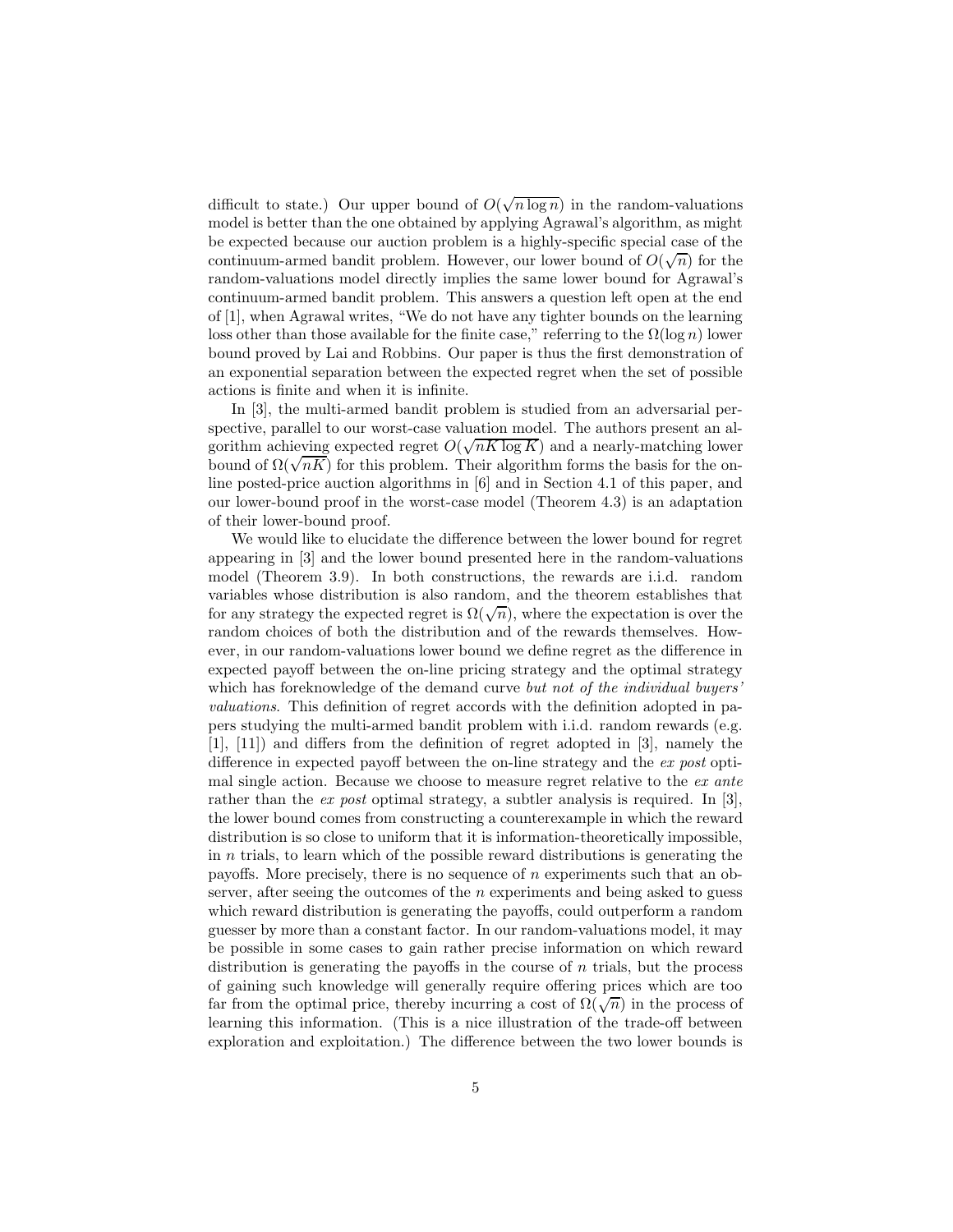most clearly illustrated by considering the case in which the algorithm is allowed to engage in an initial  $n$  trials using "play money," and is then judged in terms of the expected regret incurred in the course of the subsequent n trials. The example which furnishes the lower bound in [3] has the property that no strategy could take advantage of the *n* free trials to achieve  $o(\sqrt{n})$  expected regret on the following *n* trials. In contrast, the example furnishing our  $\sqrt{n}$  lower bound in Section 3.2 has the property that there exist pricing strategies which can take advantage of the n free trials and achieve  $O(1)$  expected regret on the following *n* trials, yet it is impossible to achieve  $o(\sqrt{n})$  regret on the first *n* trials.

# 2 Identical valuations

## 2.1 Upper bound

When all buyers have the same valuation  $p \in [0, 1]$ , the situation is completely different from the scenarios considered above, because there is no randomness in the buyer's response. Every response gives the seller perfect information about a lower or upper bound on p, depending on whether the buyer's response was to accept or to reject the price offered.

A pricing strategy S which achieves regret  $O(\log \log n)$  may be described as follows. The strategy keeps track of a *feasible interval*  $[a, b]$ , initialized to  $[0, 1]$ , and a precision parameter  $\varepsilon$ , initialized to 1/2. In a given phase of the algorithm, the seller offers the prices  $a, a + \varepsilon, a + 2\varepsilon, \ldots$  until one of them is rejected. If  $a+k\varepsilon$  was the last offer accepted in this phase, then  $[a+k\varepsilon, a+(k+1)\varepsilon]$  becomes the new feasible interval, and the new precision parameter is  $\varepsilon^2$ . This process continues until the length of the feasible interval is less than  $1/n$ ; then the seller offers a price of a to all remaining buyers.

### **Theorem 2.1.** Strategy S achieves regret  $O(\log \log n)$ .

Proof. The number of phases is equal to the number of iterations of repeated squaring necessary to get from  $1/2$  to  $1/n$ , i.e.  $O(\log \log n)$ . Let p denote the valuation shared by all buyers. The seller accrues regret for two reasons:

- Items are sold at a price  $q < p$ , accruing regret  $p q$ .
- Buyers decline items, accruing regret  $p$ .

At most one item is declined per phase, incurring  $p < 1$  units of regret, so the declined offers contribute  $O(\log \log n)$  to the total regret.

In each phase except the first and the last, the length  $b - a$  of the feasible interval is  $\sqrt{\varepsilon}$  (i.e. it is the value of  $\varepsilon$  from the previous phase), and the set of offer prices carves up the feasible interval into subintervals of length  $\varepsilon$ . There are  $1/\sqrt{\varepsilon}$  such subintervals, so there are at most  $1/\sqrt{\varepsilon}$  offers made during this phase. Each time one of them is accepted, this contributes at most  $b - a = \sqrt{\varepsilon}$ to the total regret. Thus, the total regret contribution from accepted offers in this phase is less than or equal to  $(1/\sqrt{\varepsilon}) \cdot \sqrt{\varepsilon} = 1$ . There are  $O(\log \log n)$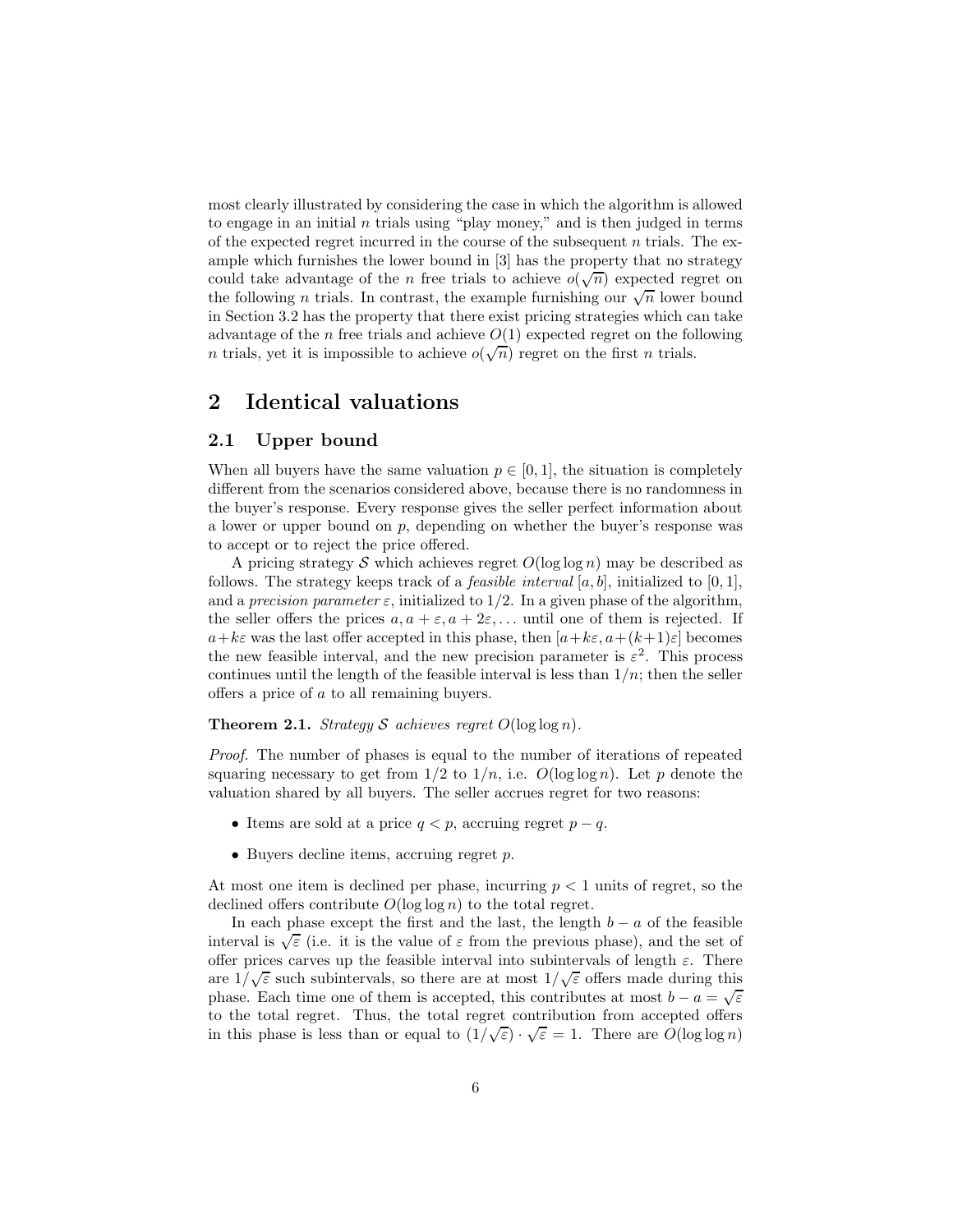phases, so the total regret contribution from accepted offers in these phases is also  $O(\log \log n)$ .

In the final phase, the length of the feasible interval is less than  $1/n$ , and each offer is accepted. There are at most  $n$  such offers, so they contribute at most 1 to the total regret. □

## 2.2 Lower bound

**Theorem 2.2.** If S is any randomized pricing strategy, and  $p$  is randomly sampled from the uniform distribution on  $[0, 1]$ , the expected regret of S when the buyers' valuations are p is  $\Omega(\log \log n)$ .

Proof. It suffices to prove the lower bound for a deterministic pricing strategy  $S$ , since any randomized pricing strategy is a probability distribution over deterministic ones. At any stage of the game, let a denote the highest price that has yet been accepted, and b the lowest price that has yet been declined; thus  $p \in [a, b]$ . As before, we will refer to this interval as the *feasible interval*. It is counterproductive to offer a price less than  $a$  or greater than  $b$ , so we may assume that the pricing strategy works as follows: it offers an ascending sequence of prices until one of them is declined; it then limits its search to the new feasible interval, offering an ascending sequence of prices in this interval until one of them is declined, and so forth.

Divide the pool of buyers into phases (starting with phase 0) as follows: phase k begins immediately after the end of phase  $k - 1$ , and ends after an addtional  $2^{2^k} - 1$  buyers, or after the first rejected offer following phase  $k - 1$ , whichever comes earlier. The number of phases is  $\Omega(\log \log n)$ , so it suffices to prove that the expected regret in each phase is  $\Omega(1)$ .

**Claim 2.3.** Let  $\mathcal{I}_k$  denote the set of possible feasible intervals at the start of phase k. The cardinality of  $\mathcal{I}_k$  is at most  $2^{2^k}$ .

*Proof.* The proof is by induction on k. The base case  $k = 0$  is trivial. Now assume the claim is true for a particular value of k, and let Let  $I_k = [a_k, b_k]$ be the feasible interval at the start of phase k. Let  $x_1 \le x_2 \le \cdots \le x_j$  denote the ascending sequence of prices that  $S$  will offer during phase k if all offers are accepted. (Here  $j = 2^{2^k} - 1$ .) Then the feasible interval at the start of phase  $k+1$ 1 will be one of the subintervals  $[a_k, x_1], [x_1, x_2], [x_2, x_3], \ldots, [x_{j-1}, x_j], [x_j, b_k].$ There are at most  $j = 2^{2^k}$  such subintervals, and at most  $2^{2^k}$  possible choices for  $I_k$  (by the induction hypothesis), hence there are at most  $2^{\hat{2}^{k+1}}$  elements of  $\Box$  $\mathcal{I}_{k+1}$ .

Claim 2.4. Let  $|I|$  denote the length of an interval I. With probability at least  $3/4, |I_k| \geq \frac{1}{4} \cdot 2^{-2^k}.$ 

*Proof.* The expectation of  $1/|I_k|$  may be computed as follows:

$$
\mathbf{E}(1/|I_k|) = \sum_{I \in \mathcal{I}_k} \Pr(p \in I)(1/|I|) = \sum_{I \in \mathcal{I}_k} |I|/|I| = \sum_{I \in \mathcal{I}_k} 1 \le 2^{2^k},
$$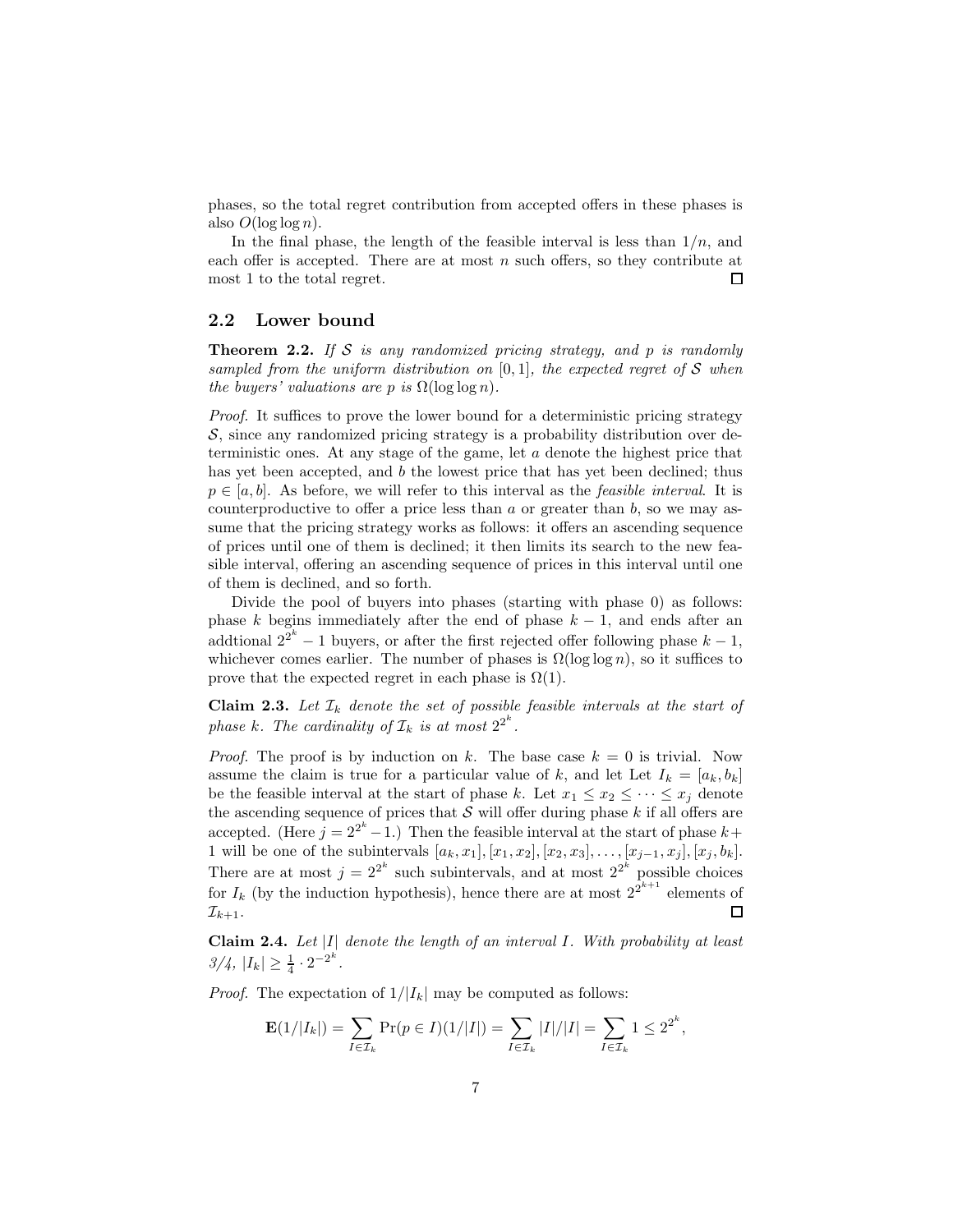where the last inequality follows from Claim 2.3. Now use Markov's Inequality:

$$
\Pr(|I_k| < \frac{1}{4} \cdot 2^{-2^k}) = \Pr(1/|I_k| > 4 \cdot 2^{2^k}) < 1/4.
$$

**Claim 2.5.** The expected regret in phase k is at least  $\frac{1}{64}$ .

*Proof.* Let  $\mathcal{E}_k$  denote the event that  $p \geq 1/4$  and  $|I_k| \geq \frac{1}{4} \cdot 2^{-2^k}$ . This is the intersection of two events, each having probability  $\geq 3/4$ , so  $Pr(\mathcal{E}_k) \geq 1/2$ . It suffices to show that the expected regret in phase k, conditional on  $\mathcal{E}_k$ , is at least 1/32. So from now on, assume that  $p \geq 1/4$  and  $|I_k| \geq \frac{1}{4} \cdot 2^{-2^k}$ .

Let m denote the midpoint of  $I_k$ . As before, let  $j = 2^{2^k} - 1$  and let  $x_1 \leq$  $x_2 \leq \cdots \leq x_i$  denote the ascending sequence of prices which S would offer in phase  $k$  if no offers were rejected. We distinguish two cases:

- **Case 1:**  $x_j \geq m$ . With probability at least  $1/2$ ,  $p < m$  and the phase ends in a rejected offer, incurring a regret of  $p$ , which is at least  $1/4$ . Thus the expected regret in this case is at least 1/8.
- **Case 2:**  $x_j < m$ . The event  $\{p > m\}$  occurs with probability 1/2, and conditional on this event the expectation of  $p - m$  is  $\frac{|I_k|}{4} \geq 2^{-2^k}/16$ . Thus with probability at least  $1/2$ , there will be  $2^{2^k} - 1$  accepted offers, each contributing  $2^{-2^k}/16$  to the expected regret, for a total of  $(2^{2^k} - 1)(2^{-2^k})/16 \ge 1/32.$

Thus there are  $\Omega(\log \log n)$  phases, each contributing  $\Omega(1)$  to the expected regret of  $S$ , which establishes the theorem.

# 3 Random valuations

## 3.1 Preliminaries

In this section we will consider the case each buyer's valuation  $v$  is an independent random sample from a fixed but unknown probability distribution on [0, 1]. It is customary to describe this probability distribution in terms of its demand curve

$$
D(x) = \Pr(v \ge x).
$$

Given foreknowledge of the demand curve, but not of the individual buyers' valuations, it is easy to see what the optimal pricing strategy would be. The expected revenue obtained from setting price x is  $xD(x)$ . Since buyers' valuations are independent and the demand curve is known, the individual buyers'

# $\Box$

口

 $\Box$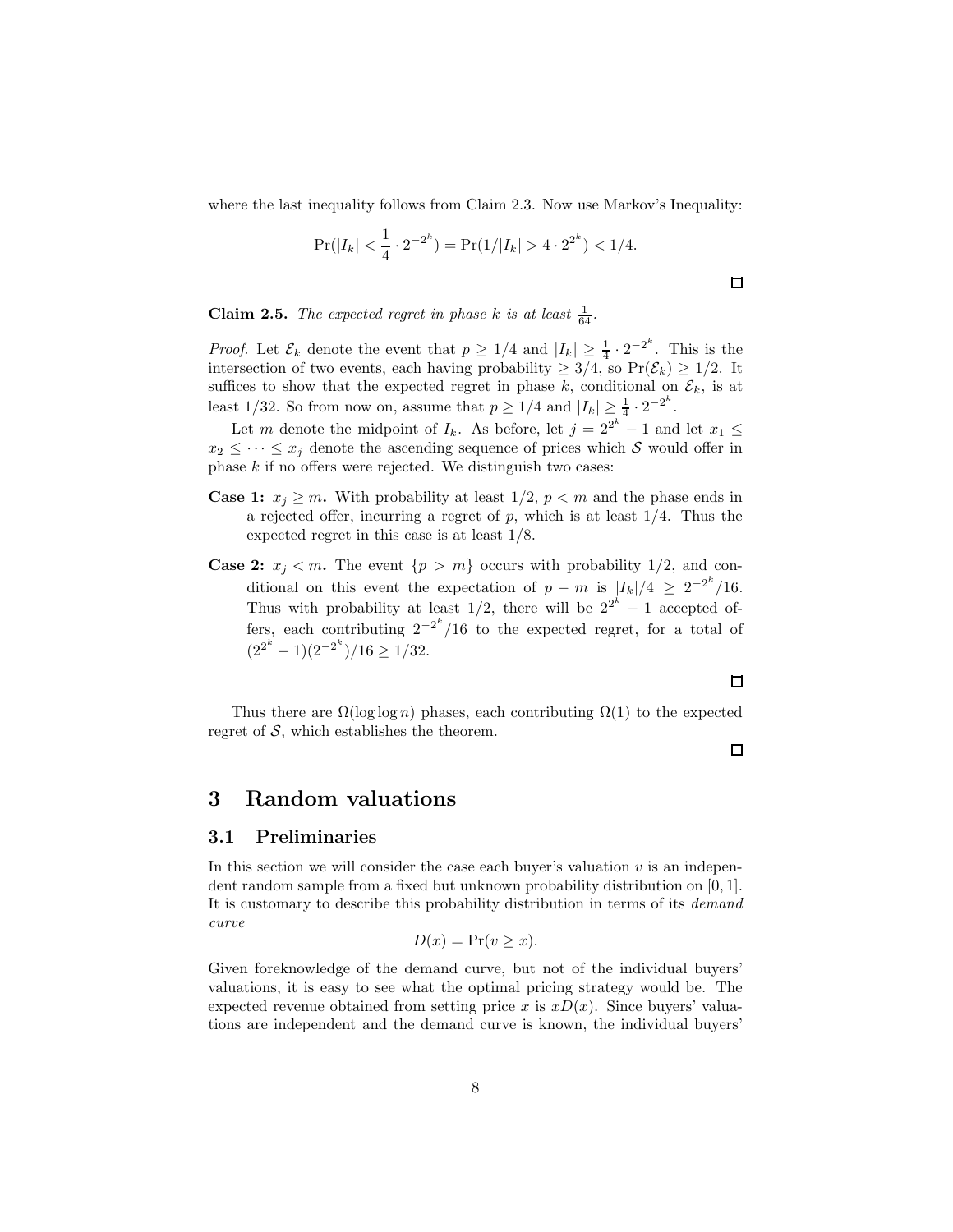responses provide no useful information about future buyers' valuations. The best strategy is thus to compute

$$
x^* = \arg\max_{x \in [0,1]} xD(x)
$$

and to offer this price to every buyer. We denote this strategy by  $S^*$ , and its expected revenue by  $\rho(\mathcal{S}^*)$ . Clearly, for any on-line pricing strategy  $\mathcal{S}$ , we have

$$
\rho(\mathcal{S}) \leq \rho(\mathcal{S}^*) \leq \rho(\mathcal{S}^{\mathrm{opt}}),
$$

and it may be argued that in the context of random valuations it makes the most sense to compare  $\rho(S)$  with  $\rho(S^*)$  rather than  $\rho(S^{\text{opt}})$ . We address this issue by proving a lower bound on  $\rho(S^*) - \rho(S)$  and an upper bound on  $\rho(S^{\text{opt}}) - \rho(S)$ .

A deterministic pricing strategy can be specified by a sequence of rooted planar binary trees  $T_1, T_2, \ldots$ , where the *n*-th tree specifies the decision tree to be applied by the seller when interacting with a population of n buyers. (Thus  $T_n$  is a complete binary tree of depth n.) We will use a to denote a generic internal node of such a decision tree, and  $\ell$  to denote a generic leaf. The relation  $a \lt b$  will denote that b is a descendant of a; here b may be a leaf or another internal node. If e is an edge of T, we will also use  $a \prec e$  (resp.  $e \prec a$ ) to denote that e is below (resp. above) a in T, i.e. at least one endpoint of e is a descendant (resp. ancestor) of a. The left subtree rooted at a will be denoted by  $T_l(a)$ , the right subtree by  $T_r(a)$ . Note that  $T_l(a)$  (resp.  $T_r(a)$ ) includes the edge leading from a to its left (resp. right) child.

The internal nodes of the tree are labeled with numbers  $x_a \in [0, 1]$  denoting the price offered by the seller at node a, and random variables  $v_a \in [0, 1]$  denoting the valuation of the buyer with whom the seller interacts at that node. The buyer's choice is represented by a random variable

$$
\chi_a = \begin{cases} 1 & \text{if } v_a \ge x_a \\ 0 & \text{if } v_a < x_a \end{cases}
$$

.

In other words,  $\chi_a$  is 1 if the buyer accepts the price offered, 0 otherwise.

The tree  $T_n$  specifies a pricing strategy as follows. The seller starts at the root r of the tree and offers the first buyer price  $x_r$ . The seller moves from this node to its left or right child depending on whether the buyer declines or accepts the offer, and repeats this process until reaching a leaf which represents the outcome of the auction.

A strategy as defined above is called a non-uniform deterministic pricing strategy. A uniform deterministic pricing strategy is one in which there is a single infinite tree T whose first n levels comprise  $T_n$  for each n. (This corresponds to a pricing strategy which is not informed of the value of  $n$  at the outset of the auction.) A randomized pricing strategy is a probability distribution over deterministic pricing strategies.

As mentioned above, the outcome of the auction may be represented by a leaf  $\ell \in T_n$ , i.e. the unique leaf such that for all ancestors  $a \prec \ell, \ell \in T_r(a) \Leftrightarrow \chi_a = 1$ . A probability distribution on the buyers' valuations  $v_a$  induces a probability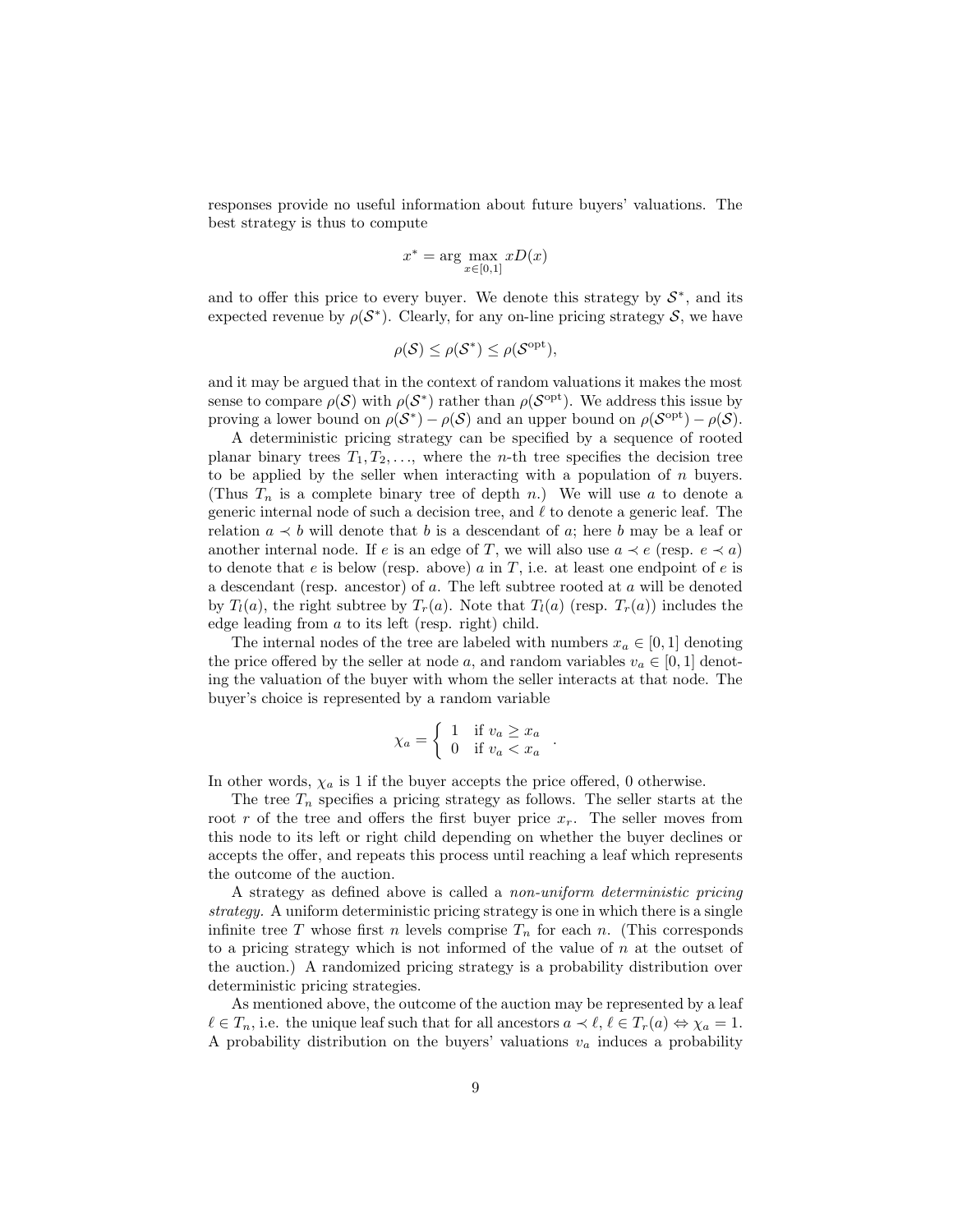distribution on outcomes  $\ell$ . We will use  $p_D(\ell)$  to denote the probability assigned to  $\ell$  under the valuation distribution represented by demand curve D. For an internal node a,  $p_D(a)$  denotes the probability that the outcome leaf is a descendant of a. We define  $p_D(e)$  similarly for edges  $e \in T$ .

## 3.2 Lower bound

### 3.2.1 A family of random demand curves

The demand curves D appearing in our lower bound will be random samples from a space  $\mathcal D$  of possible demand curves. In this section we single out a particular random demand-curve model, and we enumerate the properties which will be relevant in establishing the lower bound. The choice of a particular random demand-curve model is done here for ease of exposition, and not because of a lack of generality in the lower bound itself. In Section 3.2.6 we will indicate that Theorem 3.9 applies to much broader classes  $\mathcal D$  of demand curves. In particular we believe that it encompasses random demand-curve models which are realistic enough to be of interest in actual economics and e-commerce applications.

For now, however,  $D$  denotes the one-parameter family of demand curves  ${D_t : 0.3 \le t \le 0.4}$  defined as follows. Let

$$
\tilde{D}_t(x) = \max \left\{ 1 - 2x, \frac{2t - x}{7t^2}, \frac{1 - x}{2} \right\}.
$$

In other words, the graph of  $D_t$  consists of three line segments: the middle segment is tangent to the curve  $xy = 1/7$  at the point  $(t, 1/7t)$ , while the left and right segments belong to lines which lie below that curve and are independent of t. Now we obtain  $D_t$  by smoothing  $\tilde{D}_t$ . Specifically, let  $b(x)$  be a nonnegative, even  $C^{\infty}$  function supported on the interval  $[-0.01, 0.01]$  and satisfying  $\int_{-0.01}^{0.01} b(x) dx = 1$ . Define  $D_t$  by convolving  $\tilde{D}_t$  with  $b$ , i.e.

$$
D_t(x) = \int_{-\infty}^{\infty} \tilde{D}_t(y)b(x - y)dy.
$$

We will equip  $\mathcal{D} = \{D_t : 0.3 \le t \le 0.4\}$  with a probability measure by specifying that t is uniformly distributed in  $[0.3, 0.4]$ .

Let  $x_t^* = \arg \max_{x \in [0,1]} x D_t(x)$ . It is an exercise to compute that  $x_t^* = t$ . (With  $\tilde{D}_t$  in place of  $D_t$  this would be trivial. Now  $D_t(x) = \tilde{D}_t(x)$  unless x is within 0.01 of one of the two points where  $\tilde{D}'_t$  is discontinuous, and these two points are far from maximizing  $x\tilde{D}_t(x)$ , so  $x\tilde{D}_t(x)$  is also maximized at  $x = t$ .)

The specifics of the construction of  $\mathcal D$  are not important, except insofar as they enable us to prove the properties specified in the following lemma.

**Lemma 3.1.** There exist constants  $\alpha, \beta > 0$  and  $\gamma < \infty$  such that for all  $D = D_{t_0} \in D \text{ and } x \in [0, 1]:$ 

$$
1. \frac{d}{dt}(x_t^*)|_{t=t_0} > \alpha;
$$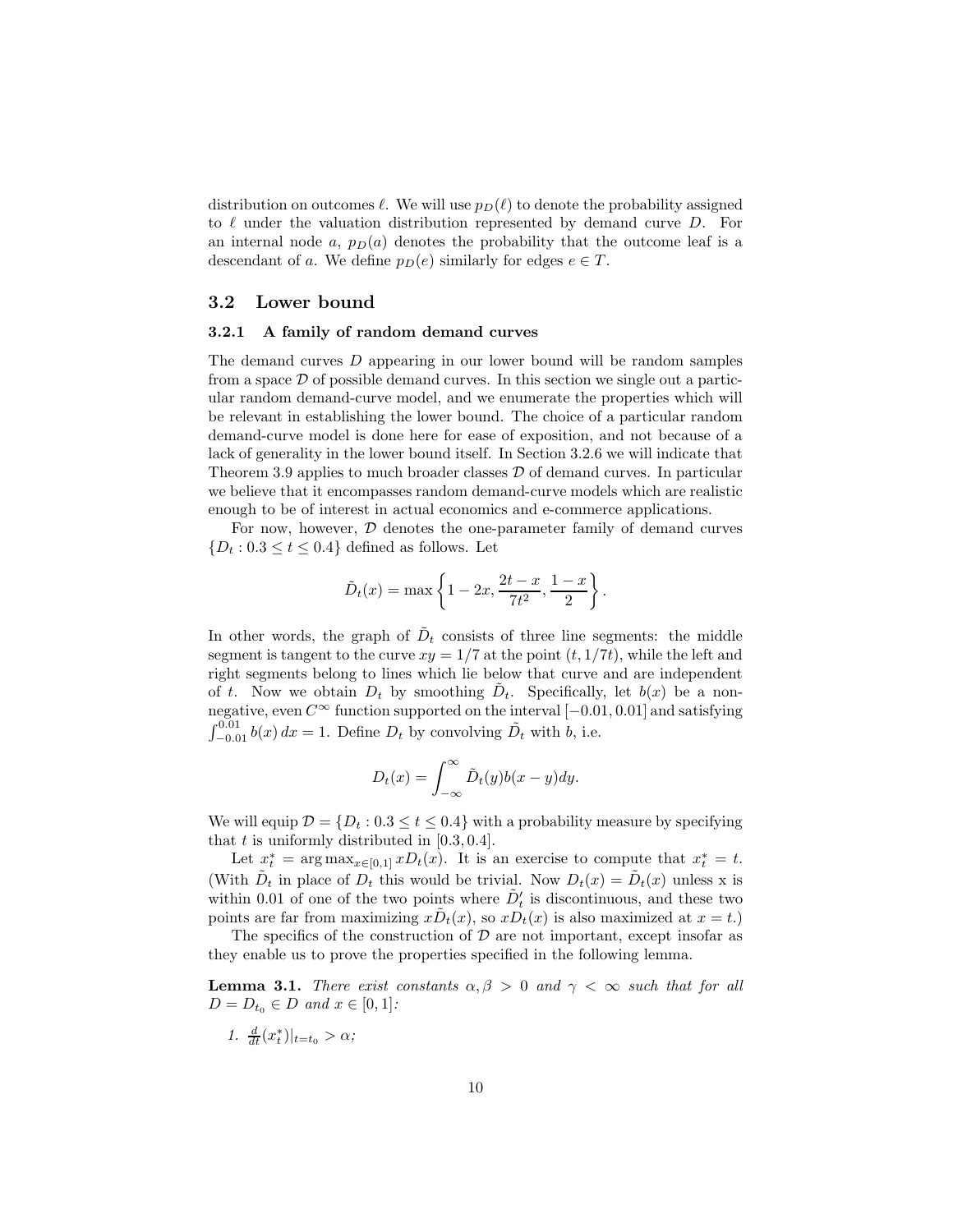2. 
$$
x^*D(x^*) - xD(x) > \beta(x^* - x)^2
$$
;  
\n3.  $|\dot{D}(x)/D(x)| < \gamma |x^* - x|$  and  $|\dot{D}(x)/(1 - D(x))| < \gamma |x^* - x|$ ;  
\n4.  $|D^{(k)}(x)/D(x)| < \gamma$  and  $|D^{(k)}(x)/(1 - D(x))| < \gamma$ , for  $k = 2, 3, 4$ .

Here  $x^*$  denotes  $x_{t_0}^*$ ,  $D^{(k)}(x)$  denotes the k-th t-derivative of  $D_t(x)$  at  $t = t_0$ , and  $D(x)$  denotes  $D^{(1)}(x)$ .

The proof of the lemma is elementary but tedious, so it is deferred to Appendix A.

#### 3.2.2 High-level description of the proof

The proof of the lower bound on regret is based on the following intuition. If there is uncertainty about the demand curve, then no single price can achieve a low expected regret for all demand curves. The family of demand curves exhibited above is parametrized by a single parameter  $t$ , and we will see that if the uncertainty about t is on the order of  $\varepsilon$  then the regret per buyer is  $\Omega(\varepsilon^2)$ . (This statement will be made precise in Lemma 3.7 below.) So to avoid accumulating  $\Omega(\sqrt{n})$  regret on the last  $\Omega(n)$  buyers, the pricing strategy must ensure that it reduces the uncertainty to  $O(n^{-1/4})$  during its interactions with the initial  $O(n)$  buyers. However — and this is the crux of the proof — we will show that offering prices far from  $x^*$  is much more informative than offering prices near  $x^*$ , so there is a quantifiable cost to reducing the uncertainty in  $t$ . In particular, reducing the uncertainty to  $O(n^{-1/4})$  costs  $\Omega(\sqrt{n})$  in terms of expected regret.

To make these ideas precise, we will introduce a notion of "knowledge" which quantifies the seller's ability to distinguish the actual demand curve from nearby ones based on the information obtained from past transactions, and a notion of "conditional regret" whose expectation is a lower bound on the pricing strategy's expected regret. We will show that the ratio of conditional regret to knowledge is bounded below, so that the strategy cannot accumulate  $\Omega(\sqrt{n})$  knowledge without accumulating  $\Omega(\sqrt{n})$  regret. Finally, we will show that when the expected knowledge is less than a small constant multiple of  $\sqrt{n}$ , there is so much uncertainty about the true demand curve that the expected regret is  $\Omega(\sqrt{n})$ with high probability (taken over the probability measure on demand curves).

#### 3.2.3 Definition of knowledge

In the following definitions, log denotes the natural logarithm function.  $T$  denotes a finite planar binary tree, labeled with a pricing strategy as explained in Section 3.1. When f is a function defined on leaves of  $T$ , we will use the notation  $\mathbf{E}_D f$  to denote the expectation of f with respect to the probability distribution  $p_D$  on leaves, i.e.

$$
\mathbf{E}_D f = \sum_{\ell \in T} p_D(\ell) f(\ell).
$$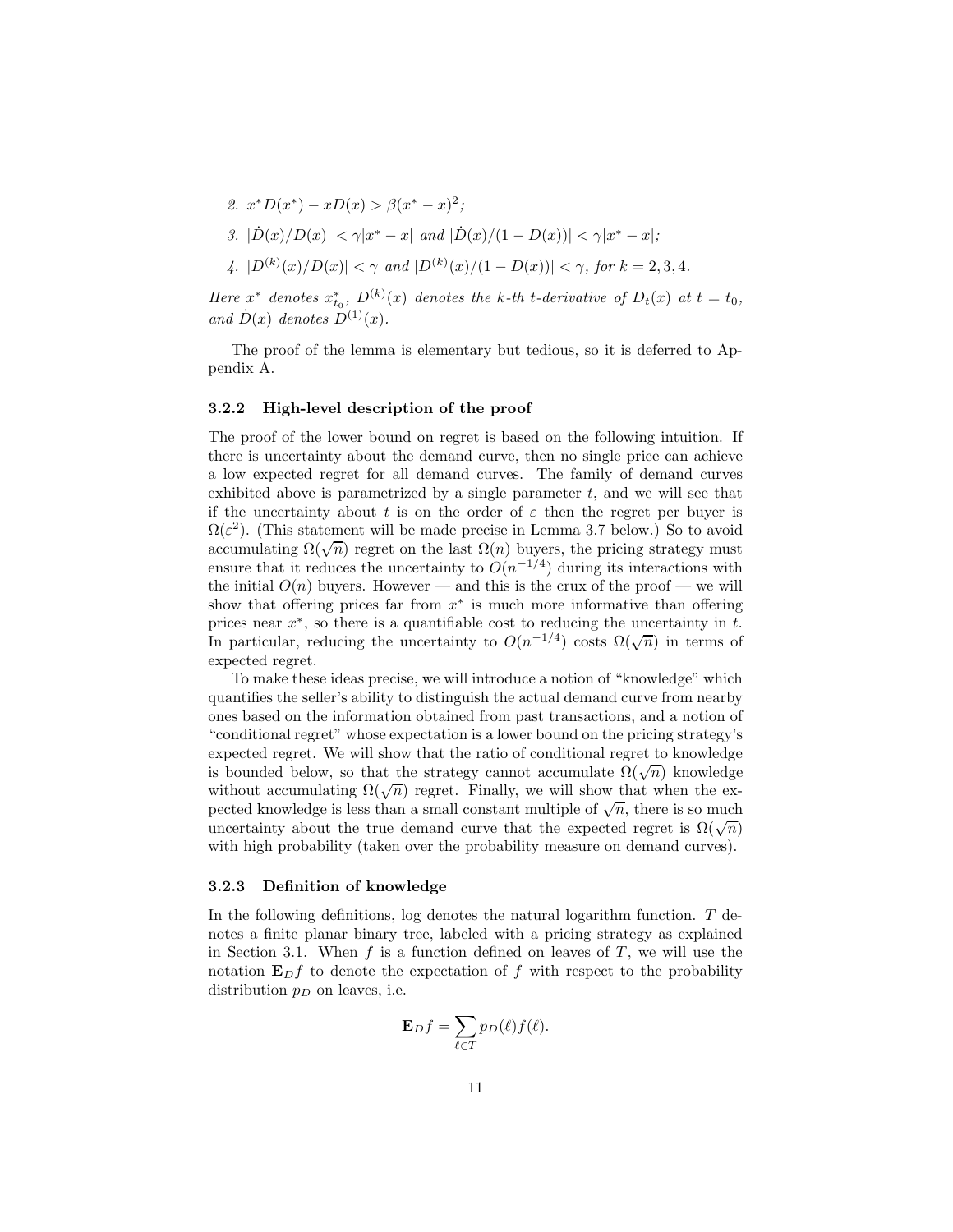For a given demand curve  $D = D_{t_0}$ , we define the *infinitesimal relative* entropy of a leaf  $\ell \in T$  by

$$
IRE_D(\ell) = \frac{d}{dt}(-\log p_{D_t}(\ell))|_{t=t_0},
$$

and we define the knowledge of  $\ell$  as the square of the infinitesimal relative entropy:

$$
K_D(\ell) = IRE_D(\ell)^2.
$$

Those familiar with information theory may recognize  $IRE_D(\ell)$  as the t-derivative of  $\ell$ 's contribution to the weighted sum defining the relative entropy  $RE(D||D_t)$ , and  $K_D(\ell)$  as a random variable whose expected value is a generalization of the notion of Fisher information.

An important feature of  $IRE_D(\ell)$  is that it may be expressed as a sum of terms coming from the edges of  $T$  leading from the root to  $\ell$ . For an edge  $e = (a, b) \in T$ , let

$$
ire_D(e) = \begin{cases} \frac{d}{dt}(\log D(x_a)) & \text{if } e \in T_r(a) \\ \frac{d}{dt}(\log(1 - D(x_a))) & \text{if } e \in T_l(a) \end{cases}
$$

$$
= \begin{cases} \dot{D}(x_a)/D(x_a) & \text{if } e \in T_r(a) \\ -\dot{D}(x_a)/(1 - D(x_a)) & \text{if } e \in T_l(a) \end{cases}
$$

Then

$$
IRE_D(\ell) = \sum_{e \prec \ell} ire_D(e).
$$

#### 3.2.4 Definition of conditional regret

For a given D, the conditional regret  $R_D(\ell)$  may be informally defined as follows. At the end of the auction, if the demand curve D were revealed to the seller and then she were required to repeat the same sequence of offered prices  ${x_a :$  $a \prec \ell$  to a new, independent random population of buyers whose valuations are distributed according to D, then  $R_D(\ell)$  is the expected regret incurred by the seller during this second round of selling. Formally,  $R_D(\ell)$  is defined as follows. Let

$$
r_D(x) = x^*D(x^*) - xD(x),
$$

where  $x^* = \arg \max_{x \in [0,1]} \{xD(x)\}\$  as always. Note that if two different sellers offer prices  $x^*, x$ , respectively, to a buyer whose valuation is distributed according to D, then  $r_D(x)$  is the difference in their expected revenues. Now let

$$
R_D(\ell) = \sum_{a \prec \ell} r_D(x_a).
$$

Although  $R_D(\ell)$  is not equal to the seller's actual regret conditional on outcome  $\ell$ , it is a useful invariant because  $\mathbf{E}_D R_D(\ell)$  is equal to the actual expected regret of  $S$  relative to  $S^*$ . (It is also therefore a lower bound on the expected regret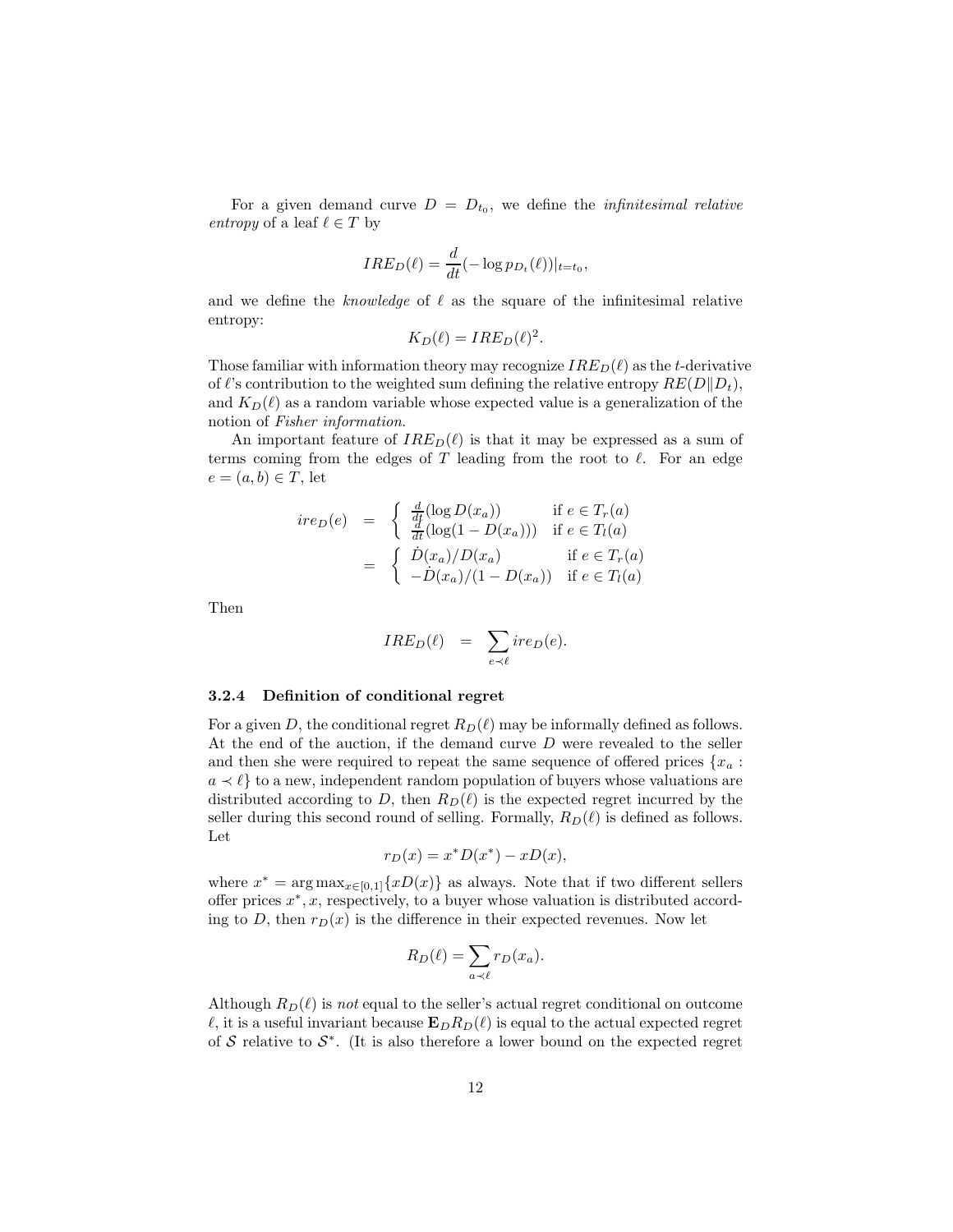of  $S$  relative to  $S<sup>opt</sup>$ .) This fact is far from obvious, because the distribution of the actual buyers' valuations, conditioned on their responses to the prices they were offered, is very different from the distribution of n new independent buyers. In general the expected revenue of  $S$  or  $S^*$  on the hypothetical independent population of  $n$  buyers will not equal the expected revenue obtained from the actual population of  $n$  buyers, conditioned on those buyers' responses. Yet the expected difference between the two random variables, i.e. the regret, is the same for both populations of buyers. This fact is proved in the following lemma.

**Lemma 3.2.** Let S be a strategy with decision tree T, and let  $S^*$  be the fixedprice strategy which offers  $x^*$  to each buyer. If the buyers' valuations are independent random samples from the distribution specified by D, then the expected revenue of  $S^*$  exceeds that of S by exactly  $\mathbf{E}_D R_D(\ell)$ .

Proof. Let

$$
\chi_a^* = \begin{cases} 1 & \text{if } v_a \ge x^* \\ 0 & \text{if } v_a < x^* \end{cases}
$$

.

 $\Box$ 

At a given point of the sample space, let  $\ell$  denote the outcome leaf, and let  $a_1, a_2, \ldots, a_n$  be the ancestors of  $\ell$ . Then the revenue of  $S^*$  is  $\sum_{i=1}^n \chi_{a_i}^* x^*$ , and the revenue of S is  $\sum_{i=1}^{n} \chi_{a_i} x_{a_i}$ . It follows that the expected difference between the two is

$$
\sum_{a \in T} p_D(a) [\mathbf{E}_D(\chi_a^* x^*) - \mathbf{E}_D(\chi_a x_a)] = \sum_{a \in T} p_D(a) [x^* D(x^*) - x_a D(x_a)]
$$

$$
= \sum_{a \in T} \sum_{\ell \succ a} p_D(\ell) r_D(x_a)
$$

$$
= \sum_{\ell \in T} p_D(\ell) \left( \sum_{a \prec \ell} r_D(x_a) \right)
$$

$$
= \mathbf{E}_D R_D(\ell).
$$

#### 3.2.5 Proof of the lower bound

In stating the upcoming lemmas, we will introduce constants  $c_1, c_2, \ldots$  When we introduce such a constant we are implicitly asserting that there exists a constant  $0 < c_i < \infty$  depending only on the demand curve family  $D$ , and satisfying the property specified in the statement of the corresponding lemma.

We begin with a series of lemmas which establish that  $\mathbf{E}_D K_D$  is bounded above by a constant multiple of  $\mathbf{E}_D R_D$ . Assume for now that D is fixed, so  $x^*$ is also fixed, and put

$$
h_a = x_a - x_*.
$$

**Lemma 3.3.**  $\mathbf{E}_{D}R_{D}(\ell) \ge c_1 \sum_{a \in T} p_D(a)h_a^2$ .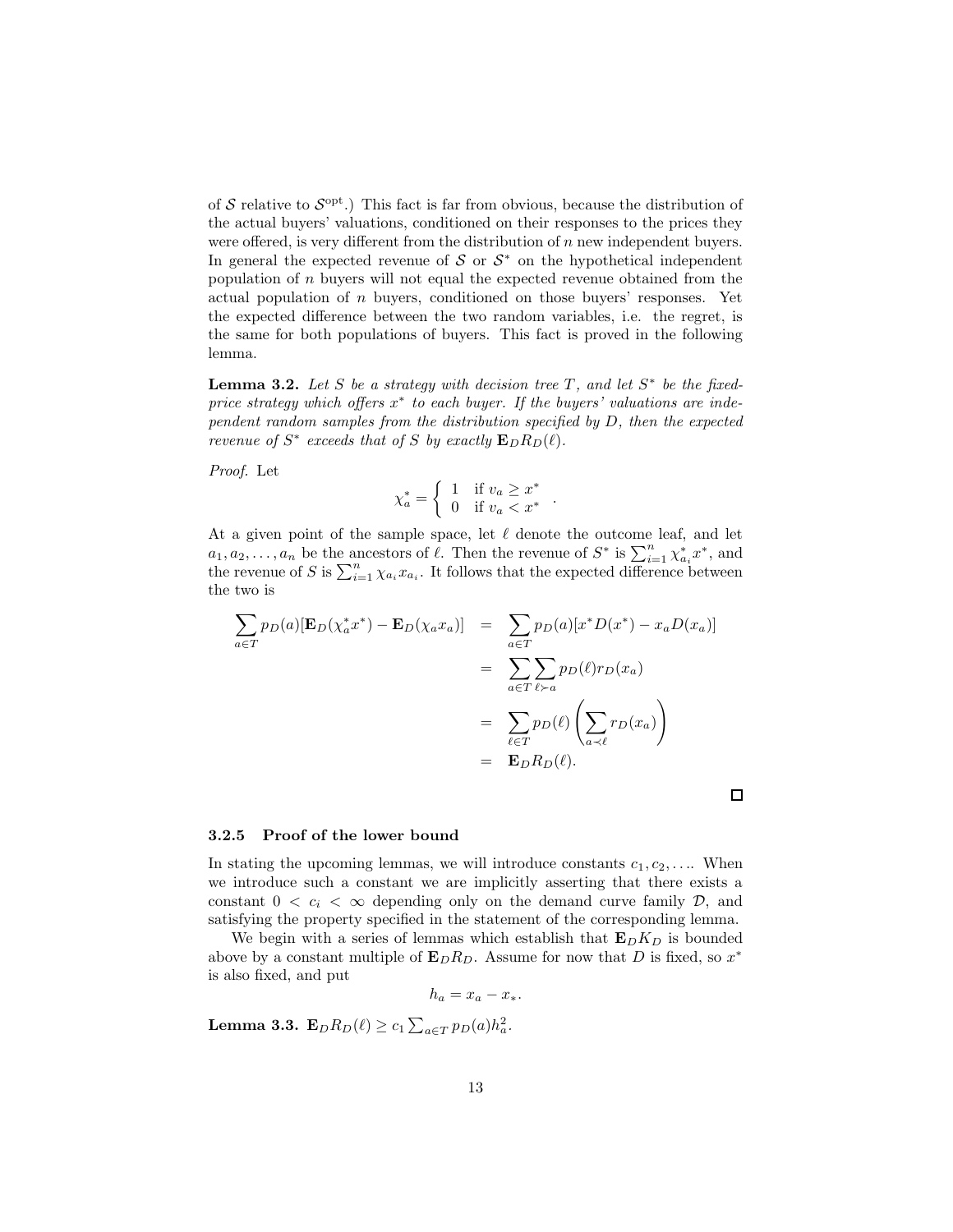Proof. Recall from Lemma 3.1 that

$$
(x^* + h)D(x^* + h) < x^*D(x^*) - \beta h^2,
$$

hence

$$
r_D(x_a) = x^* D(x^*) - x_a D(x_a) > \beta h_a^2.
$$

Now we see that

$$
\mathbf{E}_{D}R_{D}(\ell) = \sum_{\ell \in T} p_{D}(\ell) \left( \sum_{a \prec \ell} r_{D}(x_{a}) \right)
$$
  
= 
$$
\sum_{a \in T} \left( \sum_{\ell \succ a} p_{D}(\ell) \right) r_{D}(x_{a})
$$
  
= 
$$
\sum_{a \in T} p_{D}(a) r_{D}(x_{a})
$$
  
> 
$$
\beta \sum_{a \in T} p_{D}(a) h_{a}^{2}.
$$

so the lemma holds with  $c_1 = \beta$ .

**Lemma 3.4.** 
$$
\mathbf{E}_D K_D(\ell) \leq c_2 \sum_{a \in T} p_D(a) h_a^2
$$
.

Proof. As in the preceding lemma, the idea is to rewrite the sum over leaves as a sum over internal nodes and then bound the sum term-by-term. (In this case, actually it is a sum over internal edges of  $T$ .) A complication arises from the fact that the natural expression for  $\mathbf{E}_D K_D(\ell)$  involves summing over pairs of ancestors of a leaf; however, we will see that all of the cross-terms cancel, leaving us with a manageable expression.

$$
\mathbf{E}_{D}K_{D}(\ell) = \sum_{\ell} p_{D}(\ell) IRE_{D}(\ell)^{2}
$$
\n
$$
= \sum_{\ell} p_{D}(\ell) \left( \sum_{e \prec \ell} ire_{D}(e) \right)^{2}
$$
\n
$$
= \sum_{\ell} p_{D}(\ell) \left[ \sum_{e \prec \ell} ire_{D}(e)^{2} + 2 \sum_{e \prec e' \prec \ell} ire_{D}(e)ire_{D}(e') \right]
$$
\n
$$
= \left[ \sum_{e} \sum_{\ell \succ e} p_{D}(\ell)ire_{D}(e)^{2} \right] + 2 \left[ \sum_{e} \sum_{e' \succ e} ire_{D}(e) \left( \sum_{\ell \succ e'} p_{D}(\ell)ire_{D}(e') \right) \right]
$$
\n
$$
= \left[ \sum_{e} p_{D}(e)ire_{D}(e)^{2} \right] + 2 \left[ \sum_{e} ire_{D}(e) \left( \sum_{e' \succ e} p_{D}(e')ire_{D}(e') \right) \right]. \quad (1)
$$

For any  $e \in T$ , the sum  $\sum_{e' \geq e} p_D(e')$  re $D(e')$  vanishes because the terms may be grouped into pairs  $p_D(e')ire_D(e') + p_D(e'')ire_D(e'')$  where  $e', e''$  are the edges

口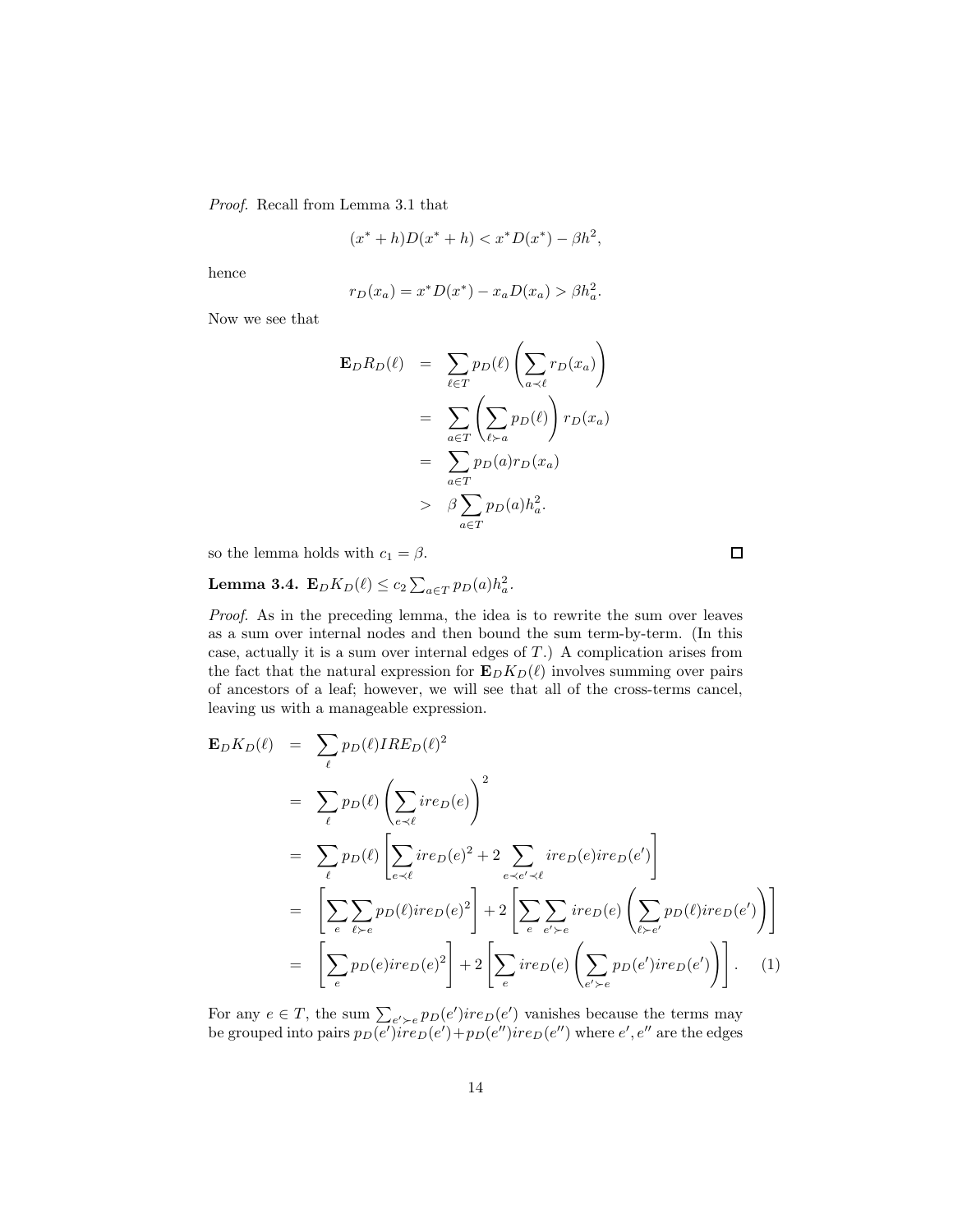joining a node  $a \in T$  to its right and left children, respectively, and we have

$$
p_D(e')ire_D(e') + p_D(e'')ire_D(e'')
$$
  
=  $p_D(a) \left[ D(x_a) \left( \frac{\dot{D}(x_a)}{D(x_a)} \right) + (1 - D(x_a)) \left( -\frac{\dot{D}(x_a)}{1 - D(x_a)} \right) \right] = 0.$ 

Thus

$$
\mathbf{E}_{D}K_{D}(\ell) = \sum_{e \in T} p_{D}(e)ire_{D}(e)^{2}
$$
\n
$$
= \sum_{a} p_{D}(a) \left[ D(x_{a}) \left( \frac{\dot{D}(x_{a})}{D(x_{a})} \right)^{2} + (1 - D(x_{a})) \left( -\frac{\dot{D}(x_{a})}{1 - D(x_{a})} \right)^{2} \right]
$$
\n
$$
\leq \sum_{a} p_{D}(a) \left[ \left( \frac{\dot{D}(x_{a})}{D(x_{a})} \right)^{2} + \left( -\frac{\dot{D}(x_{a})}{1 - D(x_{a})} \right)^{2} \right]
$$
\n
$$
< \sum_{a} p_{D}(a) \left( \gamma^{2} h_{a}^{2} + \gamma^{2} h_{a}^{2} \right),
$$

so the lemma holds with  $c_2 = 2\gamma^2$ .

Corollary 3.5.  $\mathbf{E}_D K_D(\ell) \leq c_3 \mathbf{E}_D R_D(\ell)$ .

The relevance of Corollary 3.5 is that it means that when  $\mathbf{E}_D R_D$  is small, then  $p_{D_t}(\ell)$  cannot shrink very rapidly as a function of t, for most leaves  $\ell$ . This is made precise by the following Lemma. Here and throughout the rest of this section, D refers to a demand curve  $D_{t_0} \in \mathcal{D}$ .

**Lemma 3.6.** For all sufficiently large n, if  $\mathbf{E}_D R_D < \sqrt{n}$  then there exists a set S of leaves such that  $p_D(S) \geq 1/2$ , and  $p_{D_t}(\ell) > c_4 p_D(\ell)$  for all  $\ell \in S$  and all  $t \in [t_0, t_0 + n^{-1/4}].$ 

The proof is quite elaborate, so we have deferred it to Appendix B.

We will also need a lemma establishing the growth rate of  $R_{D_t}(\ell)$  for a fixed leaf  $\ell$ , as t varies.

**Lemma 3.7.**  $R_D(\ell) + R_{D_t}(\ell) > c_5(t - t_0)^2 n$  for all leaves  $\ell \in T_n$  and for all  $D_t \in \mathcal{D}$ .

Proof. We know that

$$
R_D(\ell) = \sum_{a \prec \ell} r_D(x_a)
$$
  

$$
R_{D_t}(\ell) = \sum_{a \prec \ell} r_{D_t}(x_a)
$$

so it suffices to prove that  $r_D(x) + r_{D_t}(x) > c_4(t-t_0)^2$  for all  $x \in [0,1]$ . Assume without loss of generality that  $t - t_0 > 0$ . (Otherwise, we may reverse the roles

 $\Box$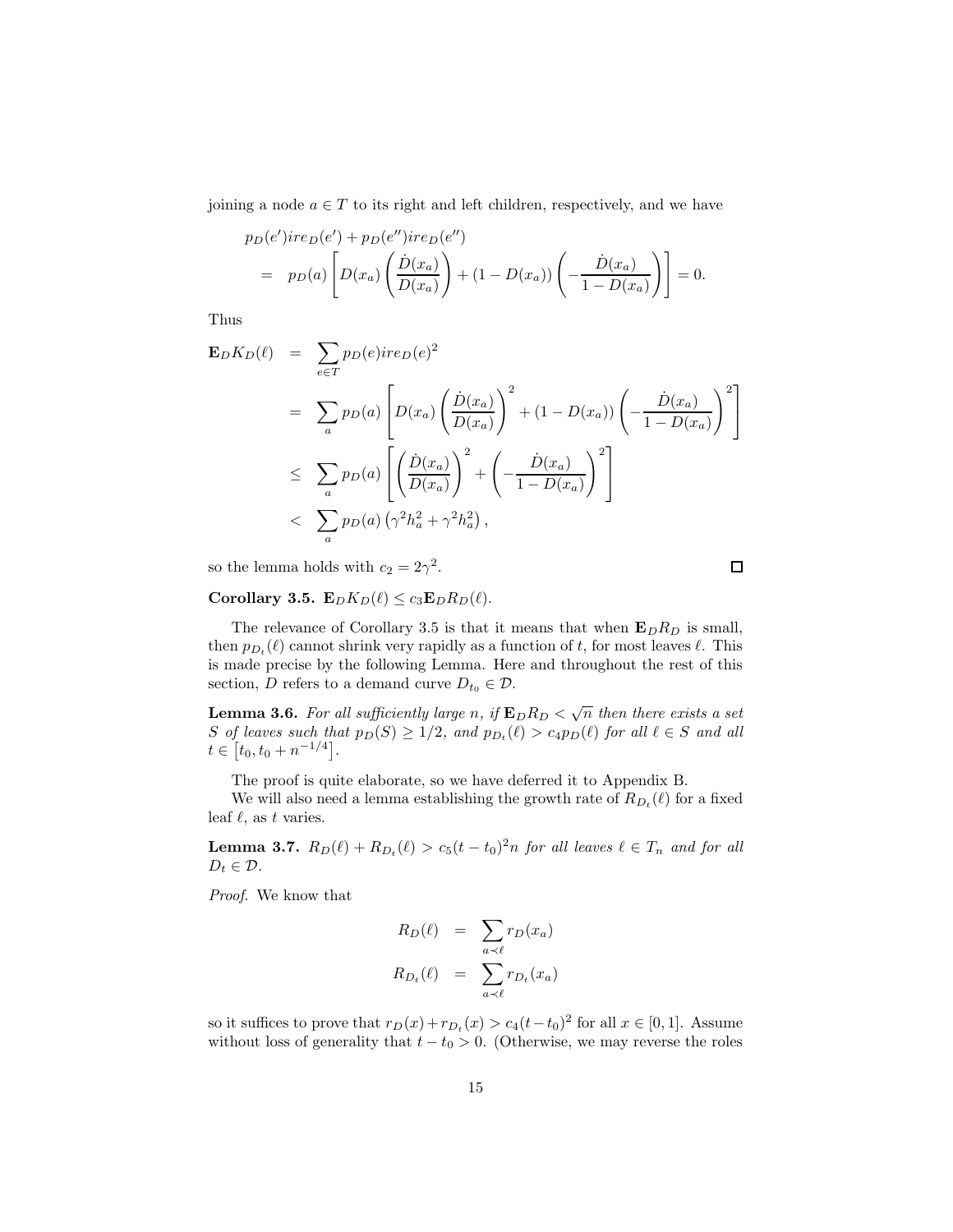of D and  $D_t$ .) Let  $x^*$  and  $x_t^*$  denote the optimal prices for  $D, D_t$ , respectively. (Recall that  $D = D_{t_0}$ .) Note that  $x_t^* - x^* > \alpha(t - t_0)$ , by property 1 of Lemma 3.1.

Let  $h = x - x^*$ ,  $h_t = x - x_t^*$ , and note that  $|h| + |h_t| > \alpha(t - t_0)$ . Now

$$
r_D(x) > c_1|h|^2
$$
  
\n
$$
r_{D_t}(x) > c_1|h_t|^2
$$
  
\n
$$
r_D(x) + r_{D_t}(x) > c_1(|h|^2 + |h_t|^2)
$$
  
\n
$$
\geq \frac{1}{2}c_1(|h| + |h_t|)^2
$$
  
\n
$$
> \frac{1}{2}c_1\alpha^2 t^2,
$$

so the lemma holds with  $c_5 = \frac{1}{2}c_1\alpha^2$ .

We now exploit Lemmas 3.6 and 3.7 to prove that if  $\mathbf{E}_D R_D$  is less than some small constant multiple of  $\sqrt{n}$  when  $D = D_{t_0}$ , then  $\mathbf{E}_{D_t} R_{D_t} = \Omega(\sqrt{n})$ on a large fraction of the interval  $[t_0, t_0 + n^{-1/4}]$ . The idea behind the proof is that Lemma 3.6 tells us there is a large set  $S$  of leaves whose measure does not vary by more than a constant factor as we move  $t$  across this interval, while Lemma 3.7 tells us that the regret contribution from leaves in S is  $\Omega(\sqrt{n})$  for a large fraction of the t-values in this interval. In the following proposition,  $c(M)$ denotes the function min  $\left\{1, \frac{1}{2}c_4c_5(1+c_4)^{-1}M^{-2}\right\}$ .

**Proposition 3.8.** For all M and all sufficiently large n, if  $\mathbf{E}_D R_D < c(M) \sqrt{n}$ , then  $\mathbf{E}_{D_t} R_{D_t} > c(M) \sqrt{n}$  for all  $t \in [t_0 + (1/M) n^{-1/4}, t_0 + n^{-1/4}]$ .

*Proof.* If  $\mathbf{E}_D R_D < c(M) \sqrt{n}$ , we may apply Lemma 3.6 to produce a set S of leaves such that  $p_D(S) \geq 1/2$  and  $p_{D_t}(\ell) > c_4 p_D(\ell)$  for all  $\ell \in S$  and all  $t \in [t_0, t_0 + n^{-1/4}]$ . Now,

$$
\mathbf{E}_D R_D \geq \sum_{\ell \in S} p_D(\ell) R_D(\ell)
$$

and, for all  $t \in [t_0 + (1/M)n^{-1/4}, t_0 + n^{-1/4}],$ 

$$
\mathbf{E}_{D_t} R_{D_t} \geq \sum_{\ell \in S} p_{D_t}(\ell) R_{D_t}(\ell)
$$
\n
$$
\geq c_4 \sum_{\ell \in S} p_D(\ell) R_{D_t}(\ell)
$$
\n
$$
> c_4 \sum_{\ell \in S} p_D(\ell) (c_5(t - t_0)^2 n - R_D(\ell))
$$
\n
$$
> c_4 p_D(S) c_5 \sqrt{n}/M^2 - c_4 \mathbf{E}_D R_D
$$
\n
$$
> (c_4 c_5/2M^2) \sqrt{n} - c_4 c(M) \sqrt{n}
$$
\n
$$
\geq c(M) \sqrt{n}
$$

where the fourth line is derived from the third by applying the inequality  $R_{D_t}(\ell) > c_4(t - t_0)^2 n - R_D(\ell)$  coming from Lemma 3.7.  $\Box$ 

 $\Box$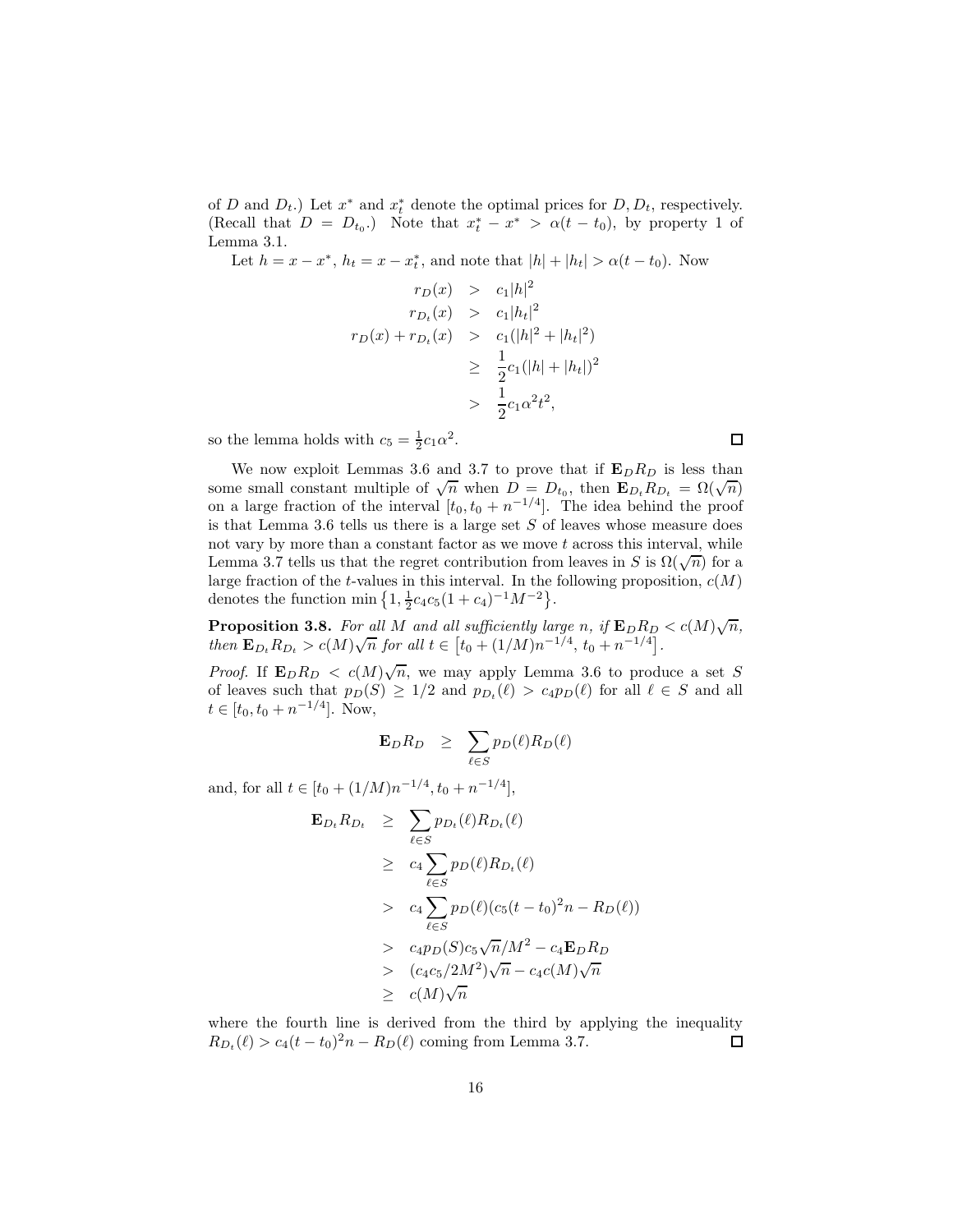**Theorem 3.9.** Let S be any randomized non-uniform strategy, and let  $\mathcal{R}_D(\mathcal{S}, n)$ denote the expected ex ante regret of  $S$  on a population of n buyers whose valuations are independent random samples from the probability distribution specified by the demand curve D. Then

$$
\Pr_{D \leftarrow \mathcal{D}} \left( \limsup_{n \to \infty} \frac{\mathcal{R}_D(\mathcal{S}, n)}{\sqrt{n}} > 0 \right) = 1.
$$

In other words, if D is drawn at random from D, then almost surely  $\mathcal{R}_D(\mathcal{S}, n)$ is not  $o(\sqrt{n})$ .

*Proof.* It suffices to prove the theorem for a deterministic strategy  $S$ , since any randomized strategy is a probability distribution over such strategies. Now assume, to the contrary, that

$$
\Pr_{D \leftarrow \mathcal{D}} \left( \limsup_{n \to \infty} \frac{\mathcal{R}_D(\mathcal{S}, n)}{\sqrt{n}} = 0 \right) > 0. \tag{2}
$$

and choose M large enough that the left side of  $(2)$  is greater than  $1/M$ . Recall from Lemma 3.3 that  $\mathbf{E}_D R_D = \mathcal{R}_D(\mathcal{S}, n)$ . We know that for every  $D = D_{t_0} \in \mathcal{D}$ such that  $\mathbf{E}_D R_D < c(M) \sqrt{n}$ ,

$$
\mathbf{E}_{D_t} R_{D_t} > c(M) \sqrt{n} \quad \forall t \in [t_0 + (1/M)n^{-1/4}, t_0 + n^{-1/4}]. \tag{3}
$$

Now choose  $N$  large enough that the set

$$
X_N = \left\{ D \in \mathcal{D} : \sup_{n > N} \frac{\mathcal{R}_D(\mathcal{S}, n)}{\sqrt{n}} < c(M) \right\}
$$

has measure greater than  $1/M$ . Replacing  $X_N$  if necessary with a proper subset still having measure greater than  $1/M$ , we may assume that  $\{t : D_t \in X_N\}$  is disjoint from  $[0.4 - \varepsilon, 0.4]$  for some  $\varepsilon > 0$ . Choosing n large enough that  $n > N$ and  $n^{-1/4} < \varepsilon$ , equation (3) ensures that the sets

$$
X_N^k = \{D_s : s = t + (k/M)n^{-1/4}, D_t \in X_N\}
$$

are disjoint for  $k = 0, 1, ..., M - 1$ . But each of the sets  $X_N^k$ , being a translate of  $X_N$ , has measure greater than  $1/M$ . Thus their total measure is greater than 1, contradicting the fact that  $D$  has measure 1.  $\Box$ 

#### 3.2.6 General demand-curve models

The methods of the preceding section extend to much more general families of demand curves. Here we will merely sketch the ideas underlying the extension. Suppose that  $D$  is a compact subset of the space  $C^4([0,1])$  of functions on  $[0,1]$ with continuous fourth derivative, and that the demand curves  $D \in \mathcal{D}$  satisfy the following two additional hypotheses:

• (Unique global max) The function  $f(x) = xD(x)$  has a unique global maximum  $x^* \in [0, 1]$ , and it lies in the interior of the interval.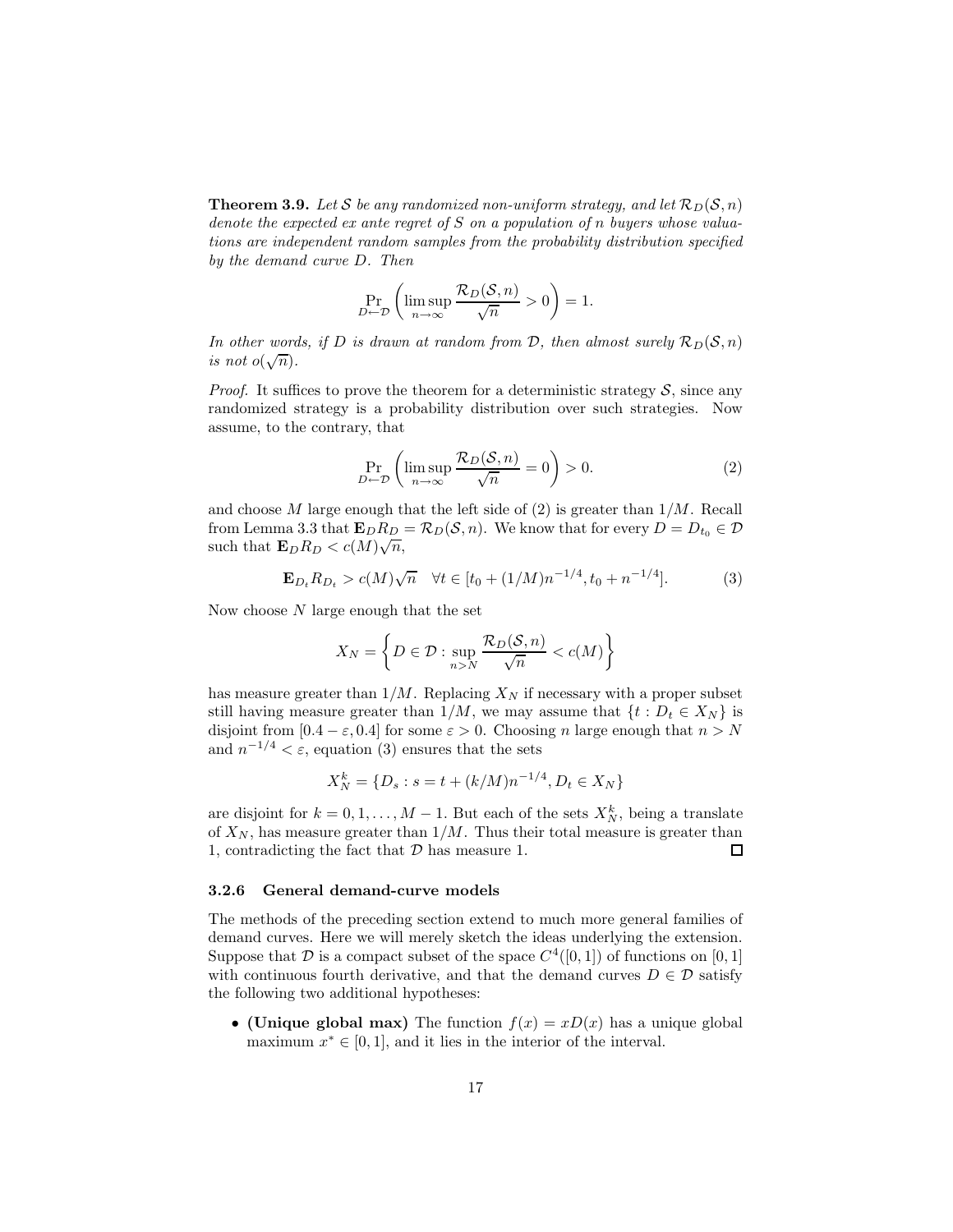• (Non-degeneracy) The second derivative of f is strictly negative at  $x^*$ .

Suppose  $\mathcal D$  is also endowed with a probability measure, denoted  $\mu$ . The proof of the lower bound relied heavily on the notion of being able to make a "oneparameter family of perturbations" to a demand curve. This notion may be encapsulated using a flow  $\phi(D, t)$  mapping an open set  $U \subseteq \mathcal{D} \times \mathbb{R}$  into  $\mathcal{D}$ , such that  $(D \times \{0\}) \cap U$  has measure 1, and  $\phi(D, 0) = D$  when defined. We will use the shorthand  $D_t$  for  $\phi(D,t)$ . The flow must satisfy the following properties:

- (Additivity)  $\phi(D, s+t) = \phi(\phi(D, s), t)$ .
- (Measure-preservation) If  $X \subseteq \mathcal{D}$  and  $\phi(D, t)$  is defined for all  $D \in X$ , then  $\mu(\phi(X,t)) = \mu(X)$ .
- (Smoothness) The function  $g(t, x) = D_t(x)$  is a  $C^4$  function of t and x.
- (Profit-preservation) If  $x_t^*$  denotes the point at which the function  $xD_t(x)$  achieves its global maximum, then  $x_t^* D_t(x_t^*) = x_0^* D_0(x_0^*)$  for all t such that  $D_t$  is defined.
- (Non-degeneracy)  $\frac{d}{dt}(x_t^*) \neq 0$ .
- (Rate dampening at 0 and 1) For  $k = 1, 2, 3, 4$ , the functions  $\frac{D^{(k)}}{D}$  and  $D^{(k)}$  $1-D$  $\begin{array}{c} \begin{array}{c} \begin{array}{c} \end{array}\\ \begin{array}{c} \end{array} \end{array} \end{array}$ are uniformly bounded above, where  $D^{(k)}$  denotes the k-th derivative of D with respect to  $t$ .

Provided that these axioms are satisfied, it is possible to establish all of the properties specified in Lemma 3.1. Property 1 follows from compactness of D and non-degeneracy of  $\phi$ , property 2 follows from the compactness of D together with the non-degeneracy and "unique global max" axioms for  $\mathcal{D}$ , and property 4 is the rate-dampening axiom. Property 3 is the subtlest: it follows from the smoothness, profit-preservation, and rate-dampening properties of  $\phi$ . The key observation is that profit-preservation implies that

$$
x^* D_t(x^*) \le x_t^* D_t(x_t^*) = x^* D(x^*),
$$

so that  $x^*D_t(x^*)$ , as a function of t, is maximized at  $t = 0$ . This, coupled with smoothness of  $\phi$ , proves that  $\dot{D}(x^*) = 0$ . Another application of smoothness yields the desired bounds.

The final steps of Theorem 1 used the translation-invariance of Lebesgue measure on the interval  $[0.3, 0.4]$  to produce M sets whose disjointness yielded the desired contradiction. This argument generalizes, with the flow  $\phi$  playing the role of the group of translations. It is for this reason that we require  $\phi$  to satisfy the additivity and measure-preservation axioms.

## 3.3 Upper bound

The upper bound on regret in the random-valuation model is based on applying techniques from the literature on the multi-armed bandit problem, specifically [2]. To do so, we discretize the set of possible actions by limiting the seller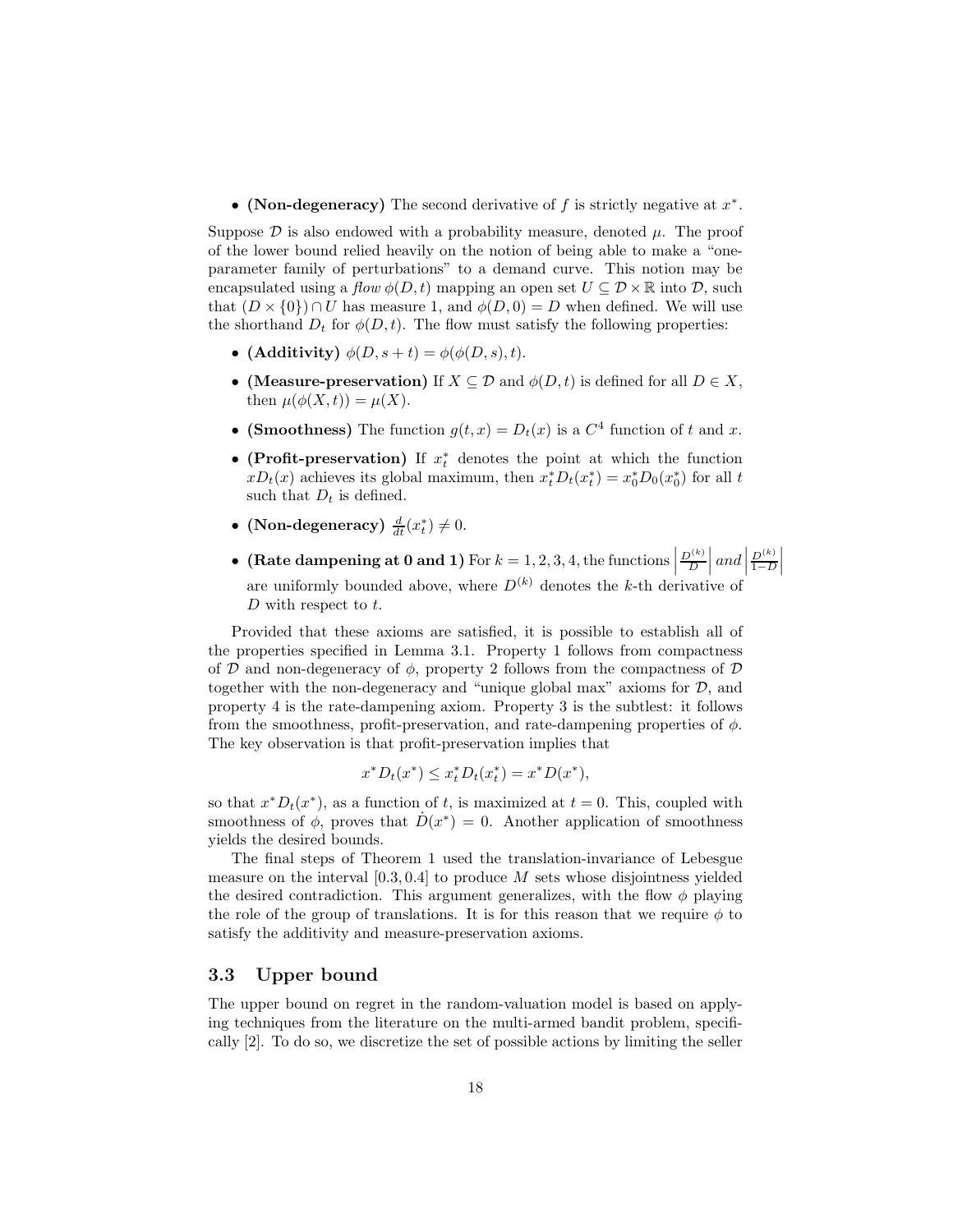to strategies which only offer prices belonging to the set  $\{1/K, 2/K, \ldots, 1-\}$  $1/K, 1$ , for suitably-chosen K. (It will turn out that  $K = \theta((n/\log n)^{1/4})$  is the best choice.)

We are now in a setting where the seller must choose one of  $K$  possible actions on each of  $n$  trials, where each action yields a reward which is a random variable taking values in [0, 1], whose distribution depends on the action chosen, but the rewards for a given action are i.i.d. across the  $n$  trials. This is the scenario studied in [2]. They define  $\mu^{i}$  to be the expected reward of action *i*,  $\mu^* = \max{\mu_1, ..., \mu_K}$ , and

$$
\Delta_i = \mu^* - \mu_i. \tag{4}
$$

Having made these definitions, the following theorem is proven.

**Theorem 3.10** ([2], Theorem 1.). There exists a strategy UCB1 such that, for all  $K > 1$ , if UCB1 is run on a set of K actions having arbitrary reward distributions  $P_1, \ldots, P_K$  with support in  $[0, 1]$ , then its expected regret after any number n of plays is at most

$$
\[8 \sum_{i:\mu_i < \mu^*} \left(\frac{\log n}{\Delta_i}\right)\] + \left(1 + \frac{\pi^2}{3}\right) \left(\sum_{j=1}^K \Delta_j\right).
$$

To be precise, the model in [2] assumes that the reward variables for different actions are independent, an assumption which does not hold in our scenario. However, this assumption is not used in their proof of Theorem 3.10, so we may still apply the theorem.

To apply this theorem, we need to know something about the values of  $\Delta_1, \ldots, \Delta_K$  in the special case of interest to us. When the buyer's valuation is v, the payoff of action  $i/K$  is

$$
X_i = \begin{cases} i/K & \text{if } v \ge i/K \\ 0 & \text{otherwise.} \end{cases}
$$
 (5)

Hence

$$
\mu_i = \mathbf{E}(X_i) = (i/K)D(i/K). \tag{6}
$$

Recall that we are making the following hypothesis on the demand curve  $D$ : the function  $f(x) = xD(x)$  has a unique global maximum at  $x^* \in (0,1)$ , and  $f''(x^*)$ is defined and strictly negative. This hypothesis is useful because it enables us to establish the following lemma, which translates directly into bounds on  $\Delta_i$ .

**Lemma 3.11.** There exist constants  $C_1, C_2$  such that  $C_1(x^* - x)^2 < f(x^*)$  $f(x) < C_2(x^* - x)^2$  for all  $x \in [0, 1]$ .

*Proof.* The existence and strict negativity of  $f''(x^*)$  guarantee that there are constants  $A_1, A_2, \varepsilon > 0$  such that  $A_1(x^* - x)^2 < f(x^*) - f(x) < A_2(x^* - x)^2$  for all  $x \in (x^* - \varepsilon, x^* + \varepsilon)$ . The compactness of  $X = \{x \in [0, 1] : |x^* - x| \ge \varepsilon\}$ , together with the fact that  $f(x^*) - f(x)$  is strictly positive for all  $x \in X$ , guarantees that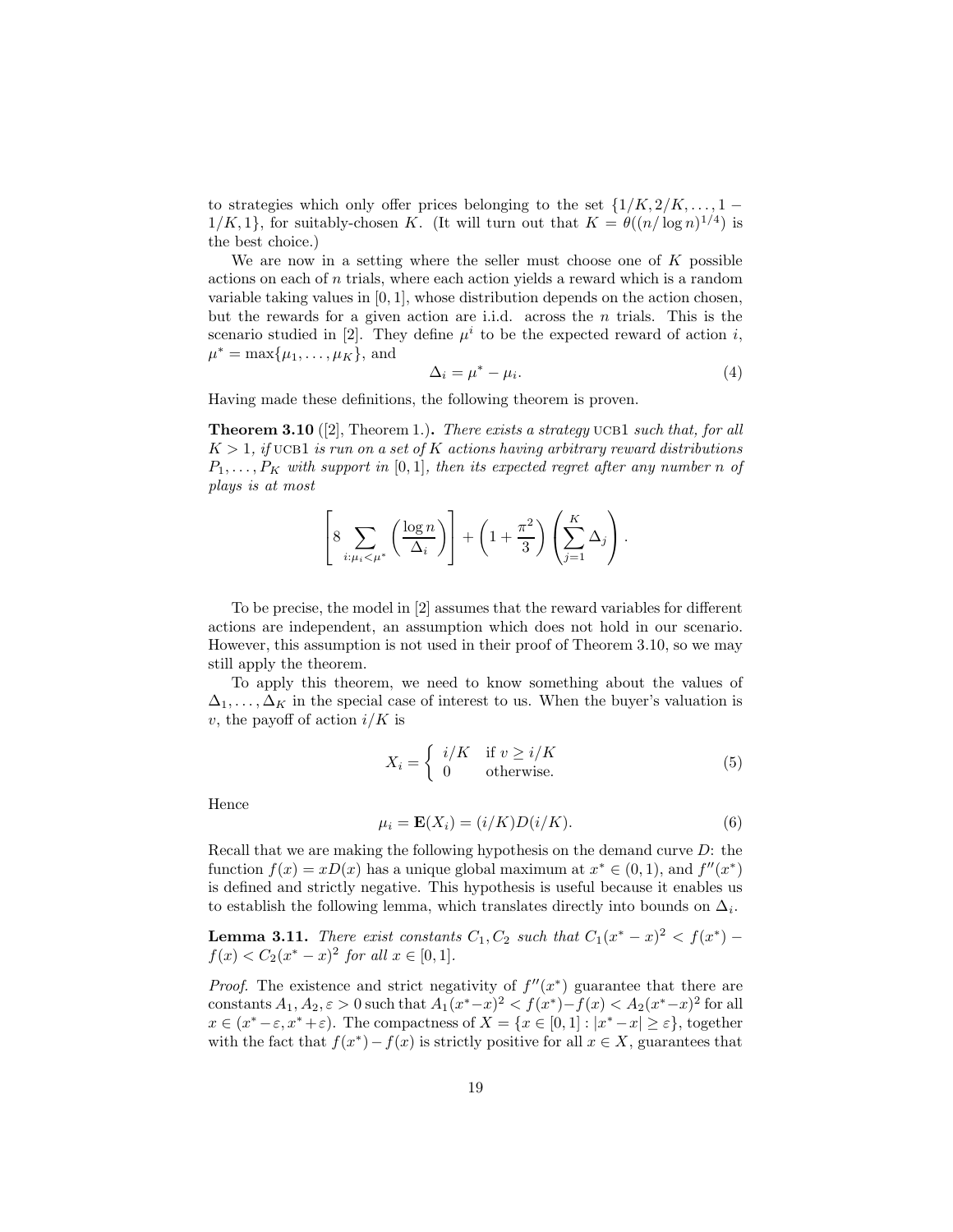there are constants  $B_1, B_2$  such that  $B_1(x^* - x)^2 < f(x^*) - f(x) < B_2(x^* - x)^2$ for all  $x \in X$ . Now put  $C_1 = \min\{A_1, B_1\}$  and  $C_2 = \max\{A_2, B_2\}$  to obtain the lemma.

Corollary 3.12.  $\Delta_i \geq C_1(x^* - i/K)^2$  for all i. If  $\tilde{\Delta}_0 \leq \tilde{\Delta}_1 \leq \ldots \leq \tilde{\Delta}_{K-1}$ are the elements of the set  $\{\Delta_1,\ldots,\Delta_k\}$  sorted in ascending order, then  $\tilde{\Delta}_j \geq$  $C_1(j/2K)^2$ .

*Proof.* The inequality  $\Delta_i \geq C_1(x^* - i/K)^2$  is a restatement of the lemma using the formulae for  $\Delta_i, \mu_i$  given above in (4),(6). The lower bound on  $\tilde{\Delta}_j$  follows upon observing that at most j elements of the set  $\{1/K, 2/K, ..., 1\}$  lie within a distance  $j/2K$  of  $x^*$ . a distance  $j/2K$  of  $x^*$ .

Corollary 3.13.  $\mu^* > x^*D(x^*) - C_2/K^2$ .

*Proof.* At least one of the numbers  $\{1/K, 2/K, \ldots, 1\}$  lies within  $1/K$  of  $x^*$ ; now apply the upper bound on  $f(x^*) - f(x)$  stated in the lemma.

Putting all of this together, we have derived the following upper bound.

**Theorem 3.14.** Assuming that the function  $f(x) = xD(x)$  has a unique global maximum  $x^* \in (0,1)$ , and that  $f''(x^*)$  is defined and strictly negative, the strategy UCB1 with  $K = \lceil (n/\log n)^{1/4} \rceil$  achieves expected regret  $O(\sqrt{n \log n})$ .

Proof. Consider the following four strategies:

- UCB1, the strategy defined in  $[2]$ .
- $S<sup>opt</sup>$ , the optimal fixed-price strategy.
- $S^*$ , the fixed-price strategy which offers  $x^*$  to every buyer.
- $\mathcal{S}_K^*$ , the fixed-price strategy which offers  $i^*/K$  to every buyer, where  $i^*/K$ is the element of  $\{1/K, 2/K, \ldots, 1\}$  closest to  $x^*$ .

As usual, we will use  $\rho(\cdot)$  to denote the expected revenue obtained by a strategy. We will prove a  $O(\sqrt{n \log n})$  upper bound on each of  $\rho(S_K^*) - \rho(\text{UCB1}), \rho(S^*) \rho(S_K^*)$ , and  $\rho(S^{\text{opt}}) - \rho(S^*)$ , from which the theorem follows immediately.

We first show, using 3.10, that  $\rho(S_K^*) - \rho(\text{UCB1}) = O(\sqrt{n \log n})$ . By Corollary 3.12,

$$
\sum_{i:\mu_i < \mu^*} \left(\frac{1}{\Delta_i}\right) < \sum_{i=1}^K C_1^{-1} (i/2K)^{-2} \\
&< \frac{4K^2}{C_1} \sum_{i=1}^\infty i^{-2} \\
&= \left(\frac{2\pi^2}{3C_1}\right) K^2 \\
&= O((n/\log n)^{1/2})
$$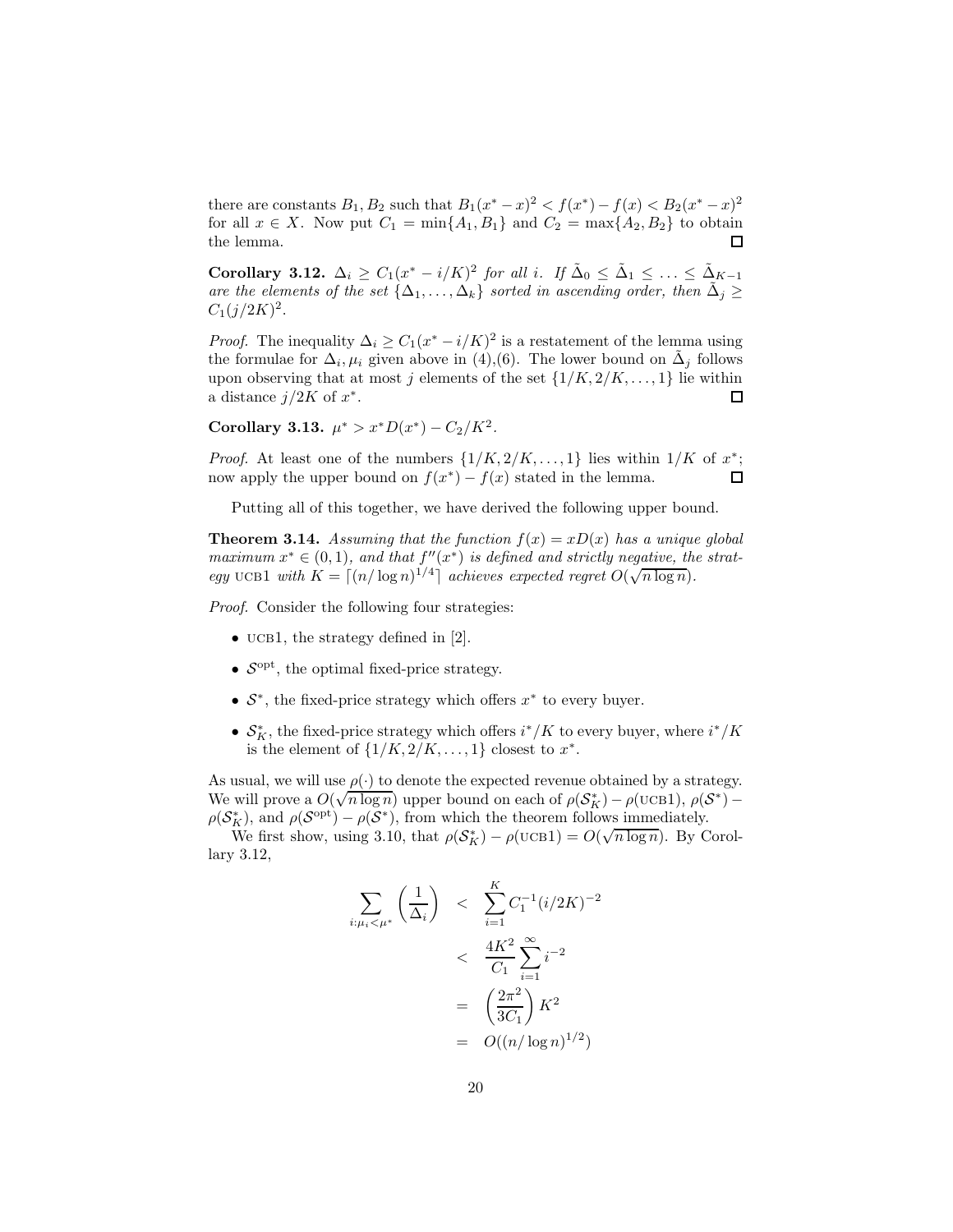$$
\sum_{j=1}^{K} \Delta_j \leq K
$$
  
=  $O((n/\log n)^{1/4}).$ 

Plugging these estimates into the regret bound in Theorem 3.10, we see that the regret of UCB1 relative to  $S_K^*$  is  $O((n \log n)^{1/2})$ , as claimed.

Next we bound the difference  $\rho(\mathcal{S}^*) - \rho(\mathcal{S}_K^*)$ . The expected revenues of  $\mathcal{S}^*$ and  $S_K^*$  are  $nx^*D(x^*)$  and  $n\mu^*$ , respectively. Applying Corollary 3.13, the regret of  $S_K^*$  relative to  $S^*$  is bounded above by

$$
\frac{C_2 n}{K^2} \le \frac{C_2 n}{(n/\log n)^{1/2}} = O((n \log n)^{1/2}).
$$

Finally, we must bound  $\rho(\mathcal{S}^{\text{opt}}) - \rho(\mathcal{S}^*)$ . For any  $x \in [0, 1]$ , let  $\rho(x)$  denote the revenue obtained by the fixed-price strategy which offers price  $x$ , and let  $x^{\text{opt}} = \arg \max_{x \in [0,1]} \rho(x)$ . We begin by observing that for all  $x < x^{\text{opt}}$ ,

$$
\rho(x) \ge \rho(x^{\text{opt}}) - n(x^{\text{opt}} - x).
$$

This is simply because every buyer that accepts price  $x^{\text{opt}}$  would also accept x, and the amount of revenue lost by setting the lower price is  $x^{\text{opt}} - x$  per buyer. Now

$$
\int_0^1 \Pr(\rho(x) - \rho(x^*) > \lambda) dx \ge \int_0^1 \Pr(\rho(x^{\text{opt}}) - \rho(x^*) > 2\lambda \text{ and } x^{\text{opt}} - x < \lambda/n) dx
$$

$$
= \lambda/n \Pr(\rho(x^{\text{opt}}) - \rho(x^*) > 2\lambda),
$$

so a bound on  $Pr(\rho(x) - \rho(x^*)) > \lambda$  for fixed x translates into a bound on  $Pr(\rho(x^{\text{opt}}) - \rho(x^*) > \lambda)$ . But for fixed x, the probability in question is the probability that a sum of n i.i.d. random variables, each supported in  $[-1, 1]$ and with negative expectation, exceeds  $\lambda$ . The Chernoff-Hoeffding bound tells us that

$$
\Pr(\rho(x) - \rho(x^*) > \lambda) < e^{-\lambda^2/2n},
$$

so

$$
\Pr(\rho(x^{\text{opt}}) - \rho(x^*) > 2\lambda) < \min\{1, \frac{n}{\lambda}e^{-\lambda^2/2n}\}.
$$

Finally,

$$
\mathbf{E}(\rho(x^{\text{opt}}) - \rho(x^*)) \quad < \quad \int_0^\infty \Pr(\rho(x^{\text{opt}}) - \rho(x^*) > y) dy
$$
\n
$$
\quad < \quad \int_0^\infty \min\{1, \frac{2n}{y} e^{-y^2/2n}\} dy
$$
\n
$$
\quad < \quad \int_0^{\sqrt{4n \log n}} dy + \frac{2n}{\sqrt{4n \log n}} \int_{\sqrt{4n \log n}}^\infty e^{-y^2/2n} dy
$$
\n
$$
\quad = \quad O(\sqrt{n \log n}).
$$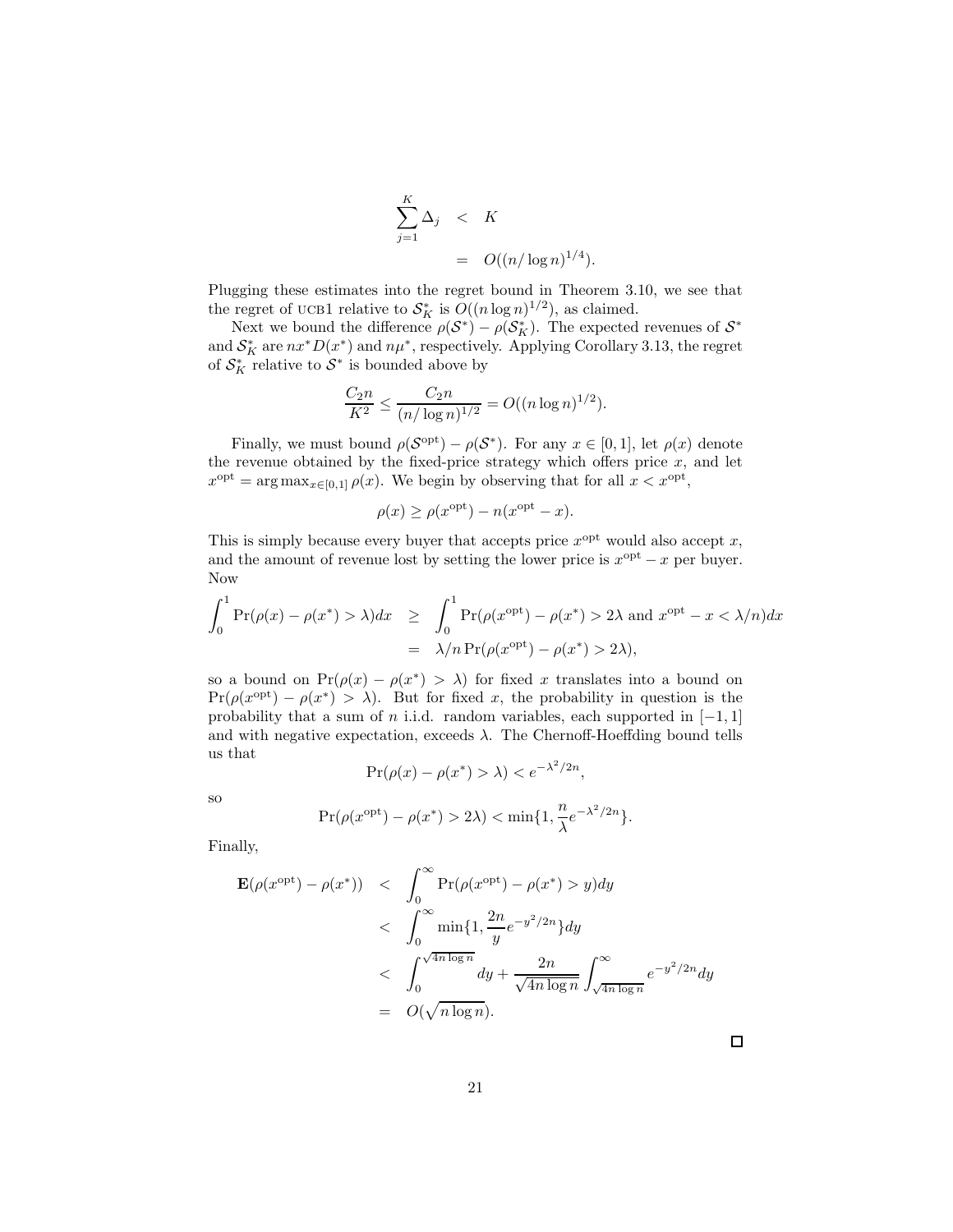**Remark 3.15.** If the seller does not have foreknowledge of  $n$ , it is still possible to achieve regret  $O(\sqrt{n \log n})$  by maintaining an estimate  $n_{est}$  of n, initialized to 1. When  $2^k$  buyers have been seen, the seller sets  $n_{est}$  to  $2^{k+1}$  and reinitializes UCB1 using this new value of  $n_{est}$ .

# 4 Worst-case valuations

In the worst-case valuation model, we assume that the buyers' valuations are chosen by an adversary who has knowledge of  $n$  and of the pricing strategy, but is oblivious to the algorithm's random choices. A similar adversarial model for the multi-armed bandit problem was considered by Auer et al in [3]. In that paper the authors present an algorithm  $Exp3$  achieving regret  $O(\sqrt{nK \log K})$ , where  $K$  is the number of possible actions, and they exhibit a lower bound of  $\Omega(\sqrt{nK})$  on regret. The algorithm, which is based on the weighted-majority learning algorithm of Littlestone and Warmuth, was applied in the setting of on-line auctions by Blum et al [6], who normalize the buyers' valuations to lie in an interval  $[1, h]$  and then prove the following theorem:

**Theorem 4.1** ([6], Theorem 5.). There exists a pricing strategy  $\text{Exp3}$  and a constant  $c(\varepsilon)$  such that for all valuation sequences, if the optimal fixed-price *revenue*  $\rho(\mathcal{S}^{\text{opt}})$  satisfies  $\rho(\mathcal{S}^{\text{opt}}) > c(\varepsilon)h \log h \log \log h$ , then **Exp3** is  $(1 + \varepsilon)$ competitive relative to  $\rho(\mathcal{S}^{\text{opt}})$ .

Our upper and lower bounds for regret in the worst-case valuation model are based on the techniques employed in these two papers. The upper bound (Theorem 4.2) is virtually a restatement of Blum et al's theorem, though the change in emphasis from competitive ratio to additive regret necessitates a minor change in technical details. Our worst-case lower bound (Theorem 4.3) is influenced by Auer et al's proof of the corresponding lower bound for the adversarial multi-armed bandit problem in [3]. While it is possible to prove our result entirely using the techniques from their paper, we will instead present a proof using the techniques developed in Section 3.2, partly in the interest of making the paper more self-contained and partly to illustrate the power of those techniques.

## 4.1 Upper bound

Following [6], as well as the technique used in Section 3.3 above, we specify a finite set of offer prices  $X = \{1/K, 2/K, \ldots, 1\}$  and constrain the seller to select prices from this set only. This reduces the posted-price auction problem to an instance of the multi-armed bandit problem, to which the algorithm Exp3 of [3] may be applied. Denote this pricing strategy by  $S$ . The relevant theorem about Exp3 is the following.

**Theorem 4.2** ([3], Corollary 4.2.). If one runs the algorithm  $\text{Exp3}$  with a set of K actions, over n steps, with the rewards for each action in each step belonging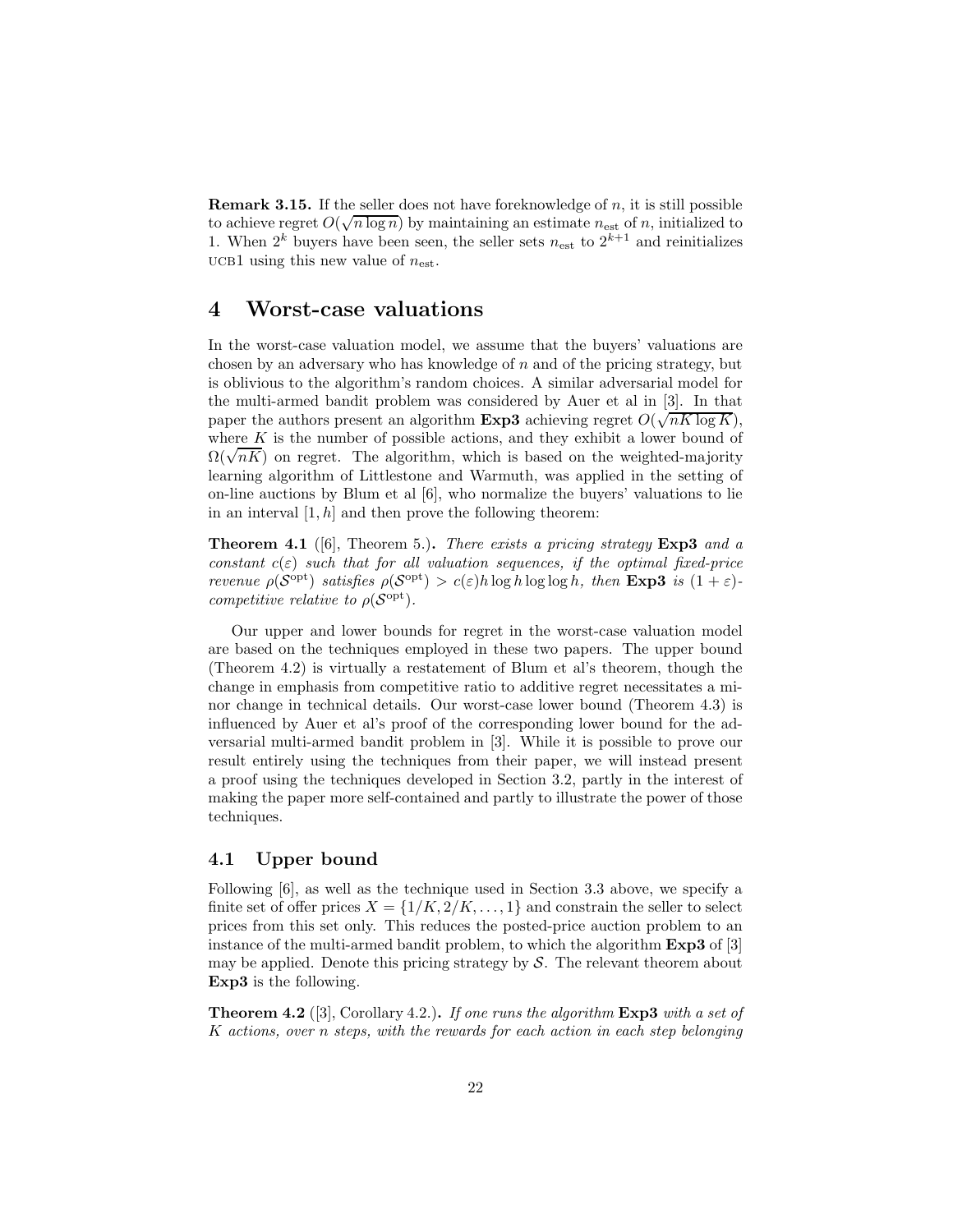to  $[0, 1]$ , then the expected regret of  $Exp3$  relative to the best fixed action is at  $most \ 2\sqrt{e-1}\sqrt{nK \log K}.$ 

Thus, if  $S_X^{\text{opt}}$  denotes the fixed-price strategy which chooses the best offer price  $i^*/K$  from X, and  $S^{\text{opt}}$  denotes the fixed-price strategy which chooses the best offer price  $x^*$  from [0, 1], we have the following inequalities:

$$
\rho(S_K^{\text{opt}}) - \rho(S) < 2\sqrt{e - 1} \sqrt{nK \log K} \n\rho(S^*) - \rho(S_K^{\text{opt}}) < n(1/K) = n/K
$$

where the second inequality follows from the fact that  $\mathcal{S}_K^{\text{opt}}$  is no worse than the strategy which offers  $\frac{1}{K} [Kx^*]$  to each buyer.

If we pick  $K = \lceil n / \log n \rceil^{1/3}$ , then both  $\sqrt{nK \log K}$  and  $n/K$  are  $O(n^{2/3} (\log n)^{1/3})$ . We have thus expressed the regret of  $Exp3$  as a sum of two terms, each of which is  $O(n^{2/3}(\log n)^{1/3})$ , establishing the upper bound asserted in Theorem 1.3.

Readers familiar with [6] will recognize that the only difference between this argument and their Theorem  $5$  is that they choose the prices in  $X$  to form a geometric progress (so as to optimize the competitive ratio) while we choose them to form an arithmetic progression (so as to optimize the additive regret).

## 4.2 Lower bound

In [3], the authors present a lower bound of  $\sqrt{nK}$  for the multi-armed bandit problem with payoffs selected by an oblivious adversary. Ironically, the power of the adversary in this lower bound comes not from adapting to the on-line algorithm  $A$ , but from adapting to the number of trials  $n$ . In fact, the authors define a model of random payoffs (depending on  $n$  but not the algorithm) such that the expected regret of any algorithm on a random sample from this distribution is  $\Omega(\sqrt{nK})$ . The idea is select one of the K actions uniformly at random and designate it as the "good" action. For all other actions, the payoff in each round is a uniform random sample from  $\{0, 1\}$ , but for the good action the payoff is a biased sample from  $\{0, 1\}$ , which is 1 with probability  $1/2 + \varepsilon$ , where  $\varepsilon = \theta(\sqrt{K/n})$ . A strategy which knows the good action will achieve expected payoff  $(1/2 + \varepsilon)n = 1/2 + \theta(\sqrt{nK})$ . It can be shown, for information-theoretic reasons, that no strategy can learn the good action rapidly and reliably enough to play it more than  $n/K + \theta(\varepsilon \sqrt{n^3/K})$  times in expectation, from which the lower bound on regret follows.

A similar counterexample can be constructed in the context of our on-line posted-price auction problem, i.e. a random distribution of buyers' valuations (depending on  $n$  but not the algorithm) such that the expected regret of any algorithm on a random sample from this distribution is  $\Omega(n^{2/3})$ . The idea is roughly the same as above: one randomly chooses a subinterval of [0, 1] of length  $1/K$  to be the interval of "good prices", and chooses the distribution of buyers' valuations so that the expected revenue per buyer is a constant independent of the offer price outside the interval of good prices, and is  $\varepsilon$  higher than this constant inside the interval of good prices. As above, there is a trade-off between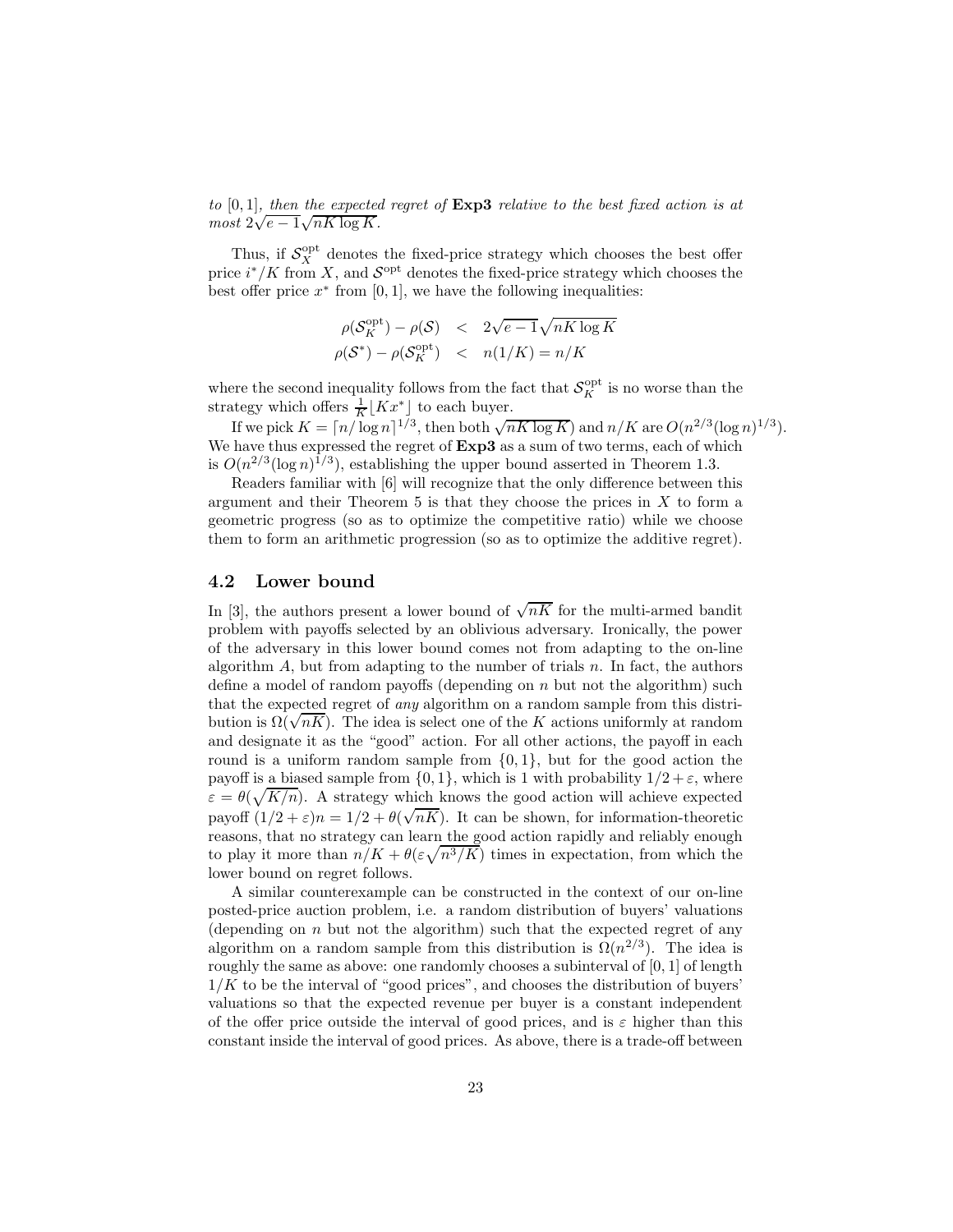choosing  $\varepsilon$  too large (which makes it too easy for strategies to learn which prices belong to the good interval) or too small (which leads to a negligible difference in revenue between the best strategy and all others), and the optimal trade-off is achieved when  $\varepsilon = \theta(\sqrt{K/n})$ . However, in our setting there is an additional constraint that  $\varepsilon \leq 1/K$ , since the expected payoff can grow by no more than  $1/K$  on an interval of length  $1/K$ . This leads to the values  $K = \theta(n^{1/3}), \varepsilon = \theta(n^{-1/3})$  and yields the stated lower bound of  $\Omega(n^{2/3})$ .

There are two complications that come up along the way. One is that the seller's algorithm has a continuum of alternatives at every step, rather than a finite set of K alternatives as in the example from  $[3]$ . This can be dealt with by restricting the buyers' valuations to lie in a finite set  $V = \{v_1, v_2, \ldots, v_K\}.$ Then there is no incentive for the seller to offer a price which lies outside of  $V$ , so we may assume the seller is constrained to offer prices in  $V$  and prove lower bounds for this restricted class of strategies.

The second complication that arises is that the adversary in [3] was more powerful: he could specify the reward for each action independently, whereas our adversary can only set a valuation  $v$ , and this  $v$  determines the rewards for all actions simultaneously. While this entails choosing a more complicated reward distribution, the complication only makes the computations messier without introducing any new ideas into the proof.

**Theorem 4.3.** For any given n, there exists a finite family  $\mathcal{P} = \{p_j^n\}_{j=1}^K$  of probability distributions on  $[0,1]$ , such that if  $p_j^n$  is chosen uniformly at random from  $P$  and then buyers' valuations are sampled independently at random according to  $p_j^n$ , no pricing strategy can achieve expected regret  $o(n^{2/3})$ , where the expectation is over both the random choice of  $D$  and the randomly-sampled valuations.

*Proof sketch.* For simplicity, assume  $n = 8K^3$ , and put  $\varepsilon = 1/2K$ . The valuations will be independent random samples from the set  $V = \{\frac{1}{2}, 12 + \varepsilon, 12 + \dots\}$  $2\varepsilon, \ldots, 1-\varepsilon, 1$ . A "baseline probability distribution"  $p_{base}$  on V is defined so that

$$
p_{\text{base}}(\{v \ge 1 - i\varepsilon\}) = \frac{1}{2}(1 - i\varepsilon)^{-1}.
$$

A random sample from  $p_j^n \in \mathcal{P}$  is generated by sampling  $v \in V$  at random from the distribution  $p_{base}$ , and then adding  $\varepsilon$  to it with probability 1/10 if and only if  $v = 1 - j\varepsilon$ .

For any random variable  $X$  depending on a sequence of samples from  $V$ , we'll write  $\mathbf{E}_{base}(X)$ ,  $\mathbf{E}_i(X)$  to denote the expectation of X with respect to the distributions  $p_{base}, p_j^n$ , respectively. We let  $r_t$  denote the Boolean random variable which is 1 if and only if the t-th buyer accepted the price offered. As in [3], let  $\mathbf{r}^t$  denote the vector  $(r_1,\ldots,r_t)$ , and let  $\mathbf{r} = \mathbf{r}^T$ . Assume that the seller's pricing strategy S only offers prices in  $V$  — since it is counterproductive to offer a price outside V when the buyers' valuations always belong to  $V$  — and let  $N_i$  denote the random variable specifying the number of times price  $1 - i\varepsilon$ is offered.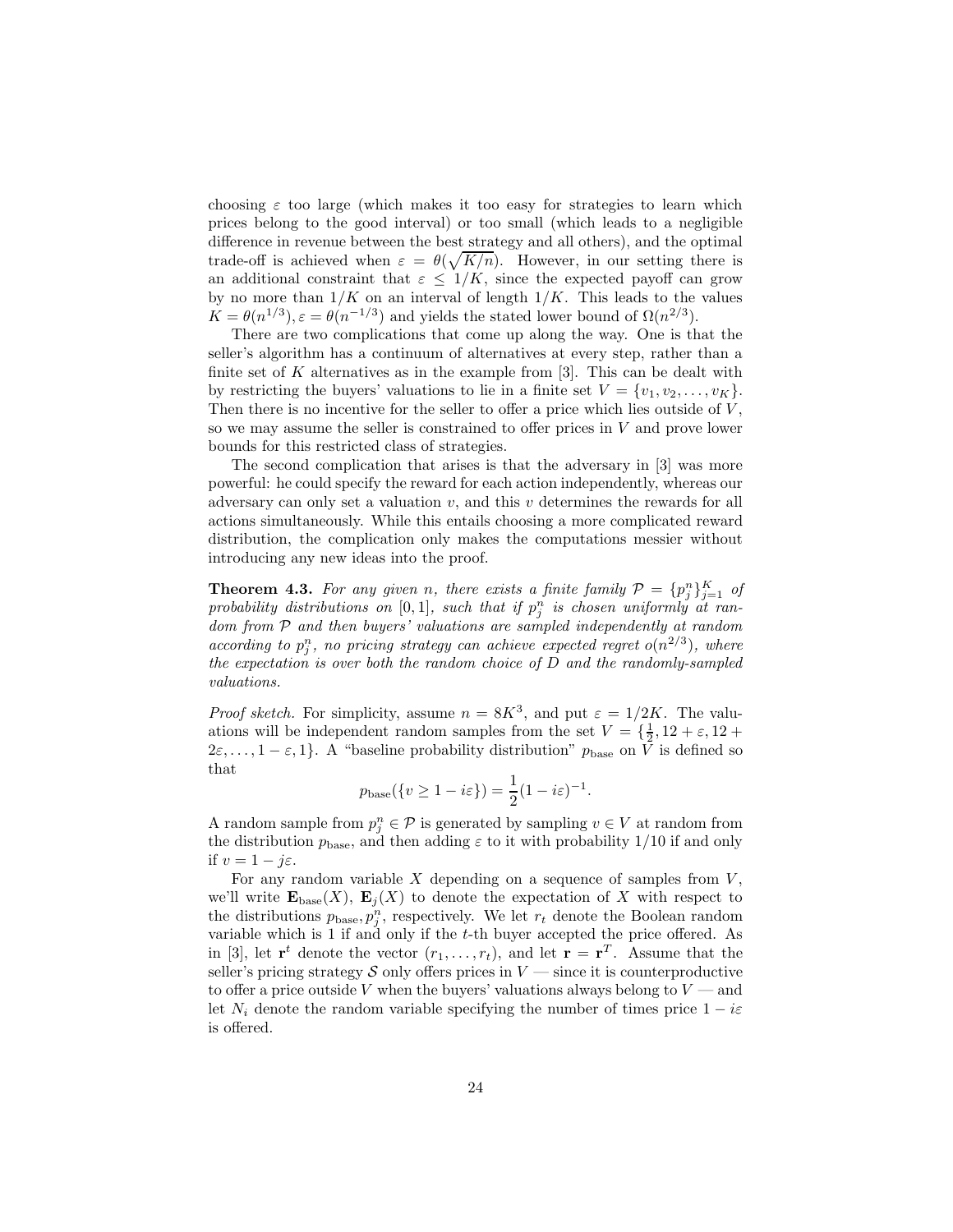**Lemma 4.4.** Let  $f : \{0,1\}^T \to [0,M]$  be any function defined on sequences **r**. Then for any action i,

$$
\mathbf{E}_{i}[f(\mathbf{r})] \leq \mathbf{E}_{\text{base}}[f(\mathbf{r})] + \frac{1}{3} \varepsilon M \sqrt{\mathbf{E}_{\text{base}}[N_i]}.
$$

The proof is exactly the same as the proof of Lemma B.1 in [3], except for the estimate of the relative entropy KL  $(p_{base} \{r_t|r^{t-1}\} || p_i^n \{r_t|r^{t-1}\})$ . The term KL  $\left(\frac{1}{2}\right|\left|\frac{1}{2}+\varepsilon\right)$  must be replaced by

$$
KL\left(\frac{1}{2v} \left\| \frac{9}{10} \left( \frac{1}{2v} \right) + \frac{1}{10} \left( \frac{1}{2(v - \varepsilon)} \right) \right)
$$

for some  $v \in \{3/4, 3/4 + \varepsilon, ..., 1\}$ . A tedious computation verifies that this is bounded above by  $0.36\varepsilon^2$ , and one finishes up as in their proof of Lemma B.1.

For a deterministic on-line pricing strategy  $S$ , the random variable  $N_i$  is a function of  $\mathbf r$ , so we may apply the above lemma to conclude that

$$
\mathbf{E}_{i}[N_{i}] \leq \mathbf{E}_{\text{base}}[N_{i}] + \frac{1}{3} \varepsilon n \sqrt{\mathbf{E}_{\text{base}}[N_{i}]},
$$

hence

$$
\frac{1}{K} \sum_{i=1}^{K} \mathbf{E}_i[N_i] = \frac{1}{K} \left\{ \sum_{i=1}^{K} \mathbf{E}_{\text{base}}[N_i] + \frac{1}{3} \varepsilon n \sum_{i=1}^{K} \sqrt{\mathbf{E}_{\text{base}}[N_i]} \right\} \le n/K + \frac{1}{3} \varepsilon n \sqrt{n/K}
$$
\n(7)

In other words, the expected number of times  $S$  chooses the "good" offer price is at most  $(1/3)\varepsilon n\sqrt{n/K}$ . Recalling that  $K = \frac{1}{2}n^{1/3}$  and  $\varepsilon = 2n^{-1/3}$ , we see that S makes the right choice at most  $\left(2\sqrt{2}/3\right)n$  times in expectation, so it makes the wrong choice  $\Omega(n)$  times in expectation. Each time it does so, it incurs an expected regret of  $\varepsilon/10 = \Omega(n^{-1/3})$ . Thus the total expected regret of S is  $\Omega(n^{2/3})$ , as claimed.

$$
\Box
$$

# 5 Acknowledgements

We would like to thank Jason Hartline, Jon Kleinberg, and Leah Brooks for helpful discussions relating to this work. We would also like to thank Denny Denker and Sean Moriarity for helpful discussions that led us to investigate these issues.

# References

[1] R. Agrawal. The continuum-armed bandit problem. SIAM J. Control and Optimization, 33:1926-1951, 1995.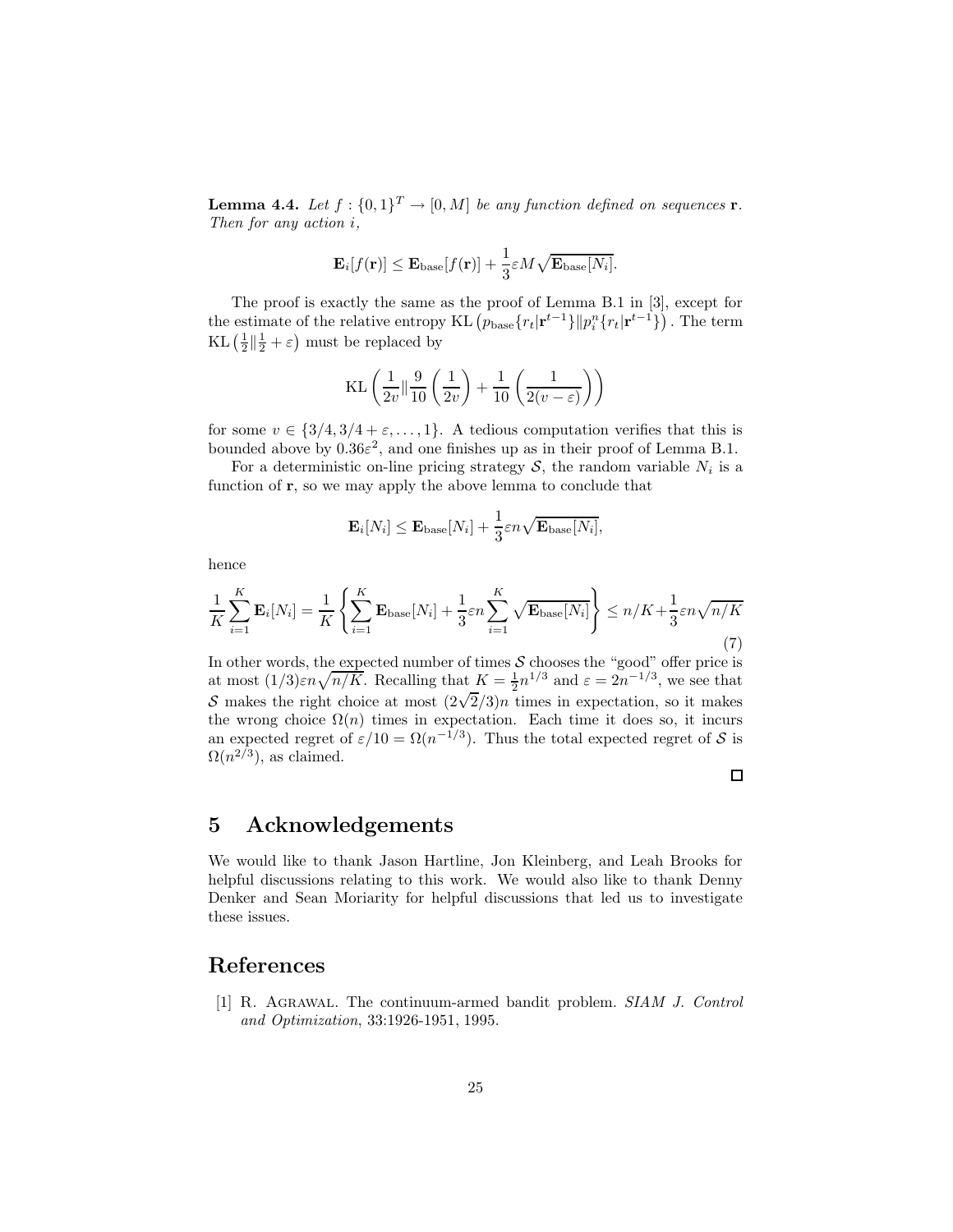- [2] P. AUER, N. CESA-BIANCHI, AND P. FISCHER. Finite-time analysis of the multi-armed bandit problem. Machine Learning, 47:235-256, 2002.
- [3] P. AUER, N. CESA-BIANCHI, Y. FREUND, AND R. SCHAPIRE. Gambling in a rigged casino: The adversarial multi-armed bandit problem. In Proceedings of the 36th Annual IEEE Symposium on Foundations of Computer Science, 1995.
- [4] A. Bagchi, A. Chaudhary, R. Garg, M. Goodrich, and V. Kumar. Seller-focused algorithms for online auctioning. In Proc. 7th Internation Workshop on Algorithms and Data Structures (WADS 2001), vol. 2125. Springer Verlag LNCS, 2001.
- [5] Z. Bar-Yossef, K. Hildrum, and F. Wu. Incentive-compatible online auctions for digital goods. In Proc. 13th Symp. on Discrete Alg. 964-970, 2002.
- [6] A. BLUM, V. KUMAR, A. RUDRA, AND F. WU Online learning in online auctions. In Proc. 14th Symp. on Discrete Alg. 202-204, 2003.
- [7] A. Fiat, A. Goldberg, J. Hartline, and A. Wright. Competitive generalized auctions. In Proc. 34th ACM Symposium on the Theory of Computing. ACM Press, New York, 2002.
- [8] A. Goldberg, J. Hartline, and A. Wright. Competitive auctions and digital goods. In Proc. 12th Symp. on Discrete Alg., 735-744, 2001.
- [9] J. Hartline. Dynamic posted price mechanisms. Manuscript, 2001.
- [10] R. Lavi and N. Nisan. Competitive analysis of incentive compatible online auctions. In Proceedings of the 2nd ACM Conference on Electronic Commerce (EC-00). 233-241, 2000.
- [11] T. L. LAI AND H. ROBBINS. Asymptotically efficient adaptive allocations rules. Adv. in Appl. Math., 6:4-22, 1985.
- [12] R. Myerson. Optimal auction design. Mathematics of Operations Research, 6:58-73, 1981.
- [13] I. Segal. Optimal pricing mechanisms with unknown demand. Manuscript, 2002.

# A Proof of Lemma 3.1

In this section we restate and prove Lemma 3.1.

**Lemma A.1.** There exist constants  $\alpha, \beta > 0$  and  $\gamma < \infty$  such that for all  $D = D_{t_0} \in D$  and  $x \in [0, 1]$ :

1.  $\frac{d}{dt}(x_t^*)|_{t=t_0} > \alpha;$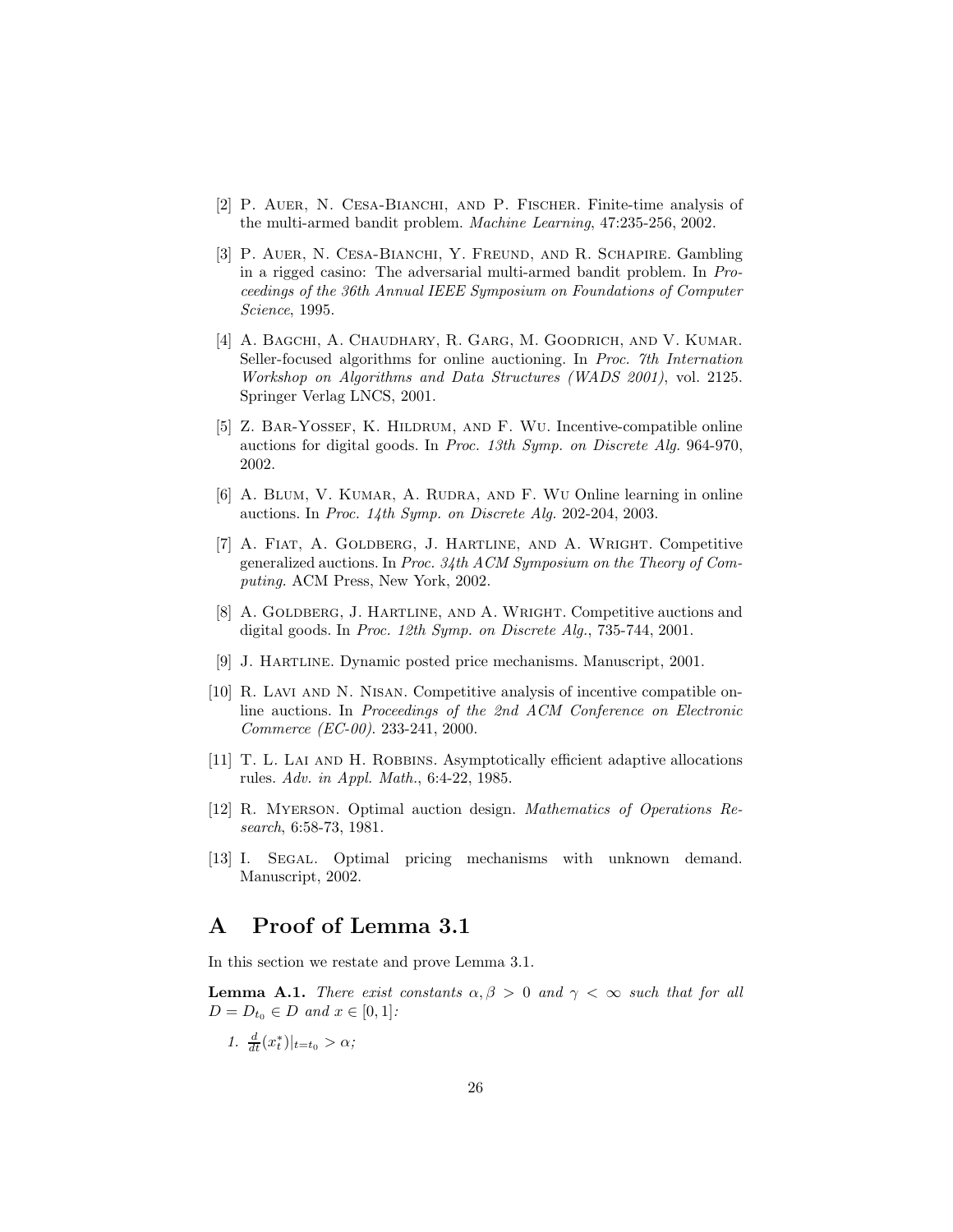2. 
$$
x^*D(x^*) - xD(x) > \beta(x^* - x)^2
$$
;  
\n3.  $|\dot{D}(x)/D(x)| < \gamma |x^* - x|$  and  $|\dot{D}(x)/(1 - D(x))| < \gamma |x^* - x|$ ;  
\n4.  $|D^{(k)}(x)/D(x)| < \gamma$  and  $|D^{(k)}(x)/(1 - D(x))| < \gamma$ , for  $k = 2, 3, 4$ .

Here  $x^*$  denotes  $x_{t_0}^*$ ,  $D^{(k)}(x)$  denotes the k-th t-derivative of  $D_t(x)$  at  $t = t_0$ , and  $\dot{D}(x)$  denotes  $D^{(1)}(x)$ .

*Proof.* We begin with some useful observations about the relation between  $\tilde{D}_t$ and  $D_t$ . The function  $\tilde{D}_t$  is piecewise-linear, and linear functions are preserved under convolution with an even function whose integral is 1. Recall that the bump function b is an even function supported in  $[-0.01, 0.01]$  and satisfying  $\int_{-0.01}^{0.01} b(x)dx = 1$ ; hence  $D_t(x) = \tilde{D}_t(x)$  unless x is within 0.01 of one of the two points where the derivative of  $\tilde{D}_t$  is discontinuous. The x-coordinates of these two points are given by

$$
x_0 = \frac{7t^2 - 2t}{14t^2 - 1}
$$

$$
x_1 = \frac{7t^2 - 4t}{7t^2 - 2}.
$$

For t in the range [0.3, 0.4] this means that  $x_0 \in (0.115, 0.259), x_1 \in (0.416, 0.546)$ . Recalling that b is a  $C^{\infty}$  function, we find that  $t \mapsto \tilde{D}_t$  is a continuous mapping from [0.3, 0.4] to  $C^{\infty}([0,1])$ . Hence  $\{\tilde{D}_t : 0.3 \le t \le 0.4\}$  is a compact subset of  $C^{\infty}([0,1])$ , and consequently for  $1 \leq k < \infty$ , the k-th derivative of  $D_t$  is bounded uniformly in t.

We now proceed to prove each of the properties stated in the Lemma.

- 1. First we verify that  $x_t^* = t$ , as stated in Section 3.2. If x lies in the interval  $I_t = [x_0 + 0.01, x_1 - 0.01]$  where  $D_t(x) = 2/7t - x/7t^2$ , then  $xD_t(x) = 2x/7t - x^2/7t^2 = \frac{1}{7}[1 - (1 - x/t)^2]$ , which is uniquely maximized when  $x = t$  and  $xD_t(x) = 1/7$ . Note that the estimates given above for  $x_0$  and  $x_1$  ensure that  $[x_0 + 0.01, x_1 - 0.01]$  always contains [0.3, 0.4], so t always lies in this interval. If x lies in the interval where  $D_t(x) = 1 - 2x$ or  $D_t(x) = (1-x)/2$ , then  $xD_t(x)$  is equal to  $2(1/16 - (x - 1/4)^2)$  or  $(1/2)(1/4 - (x - 1/2)^2)$ , and in either case  $xD_t(x)$  can not exceed 1/8. It is straightforward but tedious to verify that  $xD_t(x)$  is bounded away from  $1/7$  when  $|x - x_0| \le 0.01$  or  $|x - x_1| \le 0.01$ ; this confirms that  $x_t^* = t$  is the unique global maximum of the function  $xD_t(x)$ . Having verified this fact, it follows immediately that  $d/dt(x_t^*)|_{t=t_0} = 1$ .
- 2. On the interval  $I_t$  where  $D_t(x) = 2/7t x/7t^2$ , we have

$$
xD_t(x) = 1/7 - \frac{1}{7t^2}(t - x)^2 = x_t^* D_t(x_t^*) - \frac{1}{7t^2}(x_t^* - x)^2
$$
  

$$
x_t^* D_t(x_t^*) - x D_t(x) = \frac{1}{7t^2}(x_t^* - x)^2.
$$
 (8)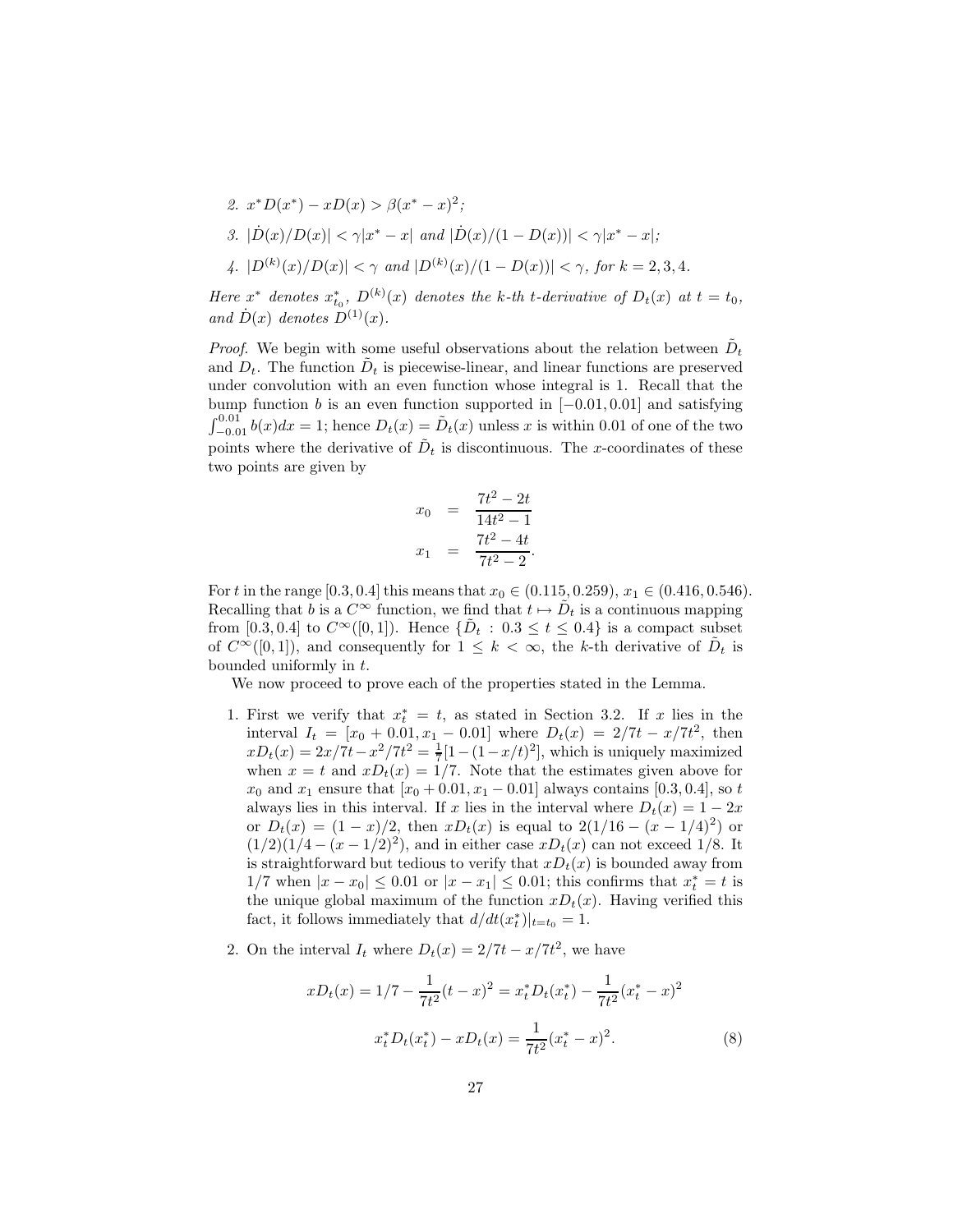We have seen that for  $t \in [0.3, 0, 4]$ ,  $xD_t(x)$  attains its maximum value of  $1/7$  at a point  $x_t^* \in I_t$  and is strictly less than  $1/7$  at all other points of [0, 1]. By compactness it follows that there exist  $\varepsilon, \delta > 0$  such that

$$
|x - x_t^*| > \delta \implies x_t^* D_t(x_t^*) - x D_t(x) > \varepsilon,
$$
\n(9)

for all  $x \in [0,1], t \in [0.3, 0.4]$ . Combining (8), which holds when  $x \in I_t$ , with (9), which holds when  $x \notin (x_t^* - \delta, x_t^* + \delta)$ , we obtain

$$
x_t^* D_t(x_t^*) - x D_t(x) \ge \min\{1/7t^2, \varepsilon/\delta^2\}(x - x_t^*)^2
$$

for all  $x \in [0,1]$ .

3. If  $x < 0.1$  or  $x > 0.6$ , then  $D_t(x)$  is independent of t, so  $\dot{D}(x) = 0$ , which establishes the desired inequality. If  $x \in [0.1, 0.6]$ , then  $D(x)$  and  $1 - D(x)$  are both bounded below by 0.2, so it remains to verify that  $\sup\{|D_t(x)/(x_t^*-x)|\}<\infty.$  The function  $|D_t(x)|$  is a continuous function of  $t$  and  $x$ , so by compactness it is bounded above by a constant. It follows that for any constant  $\varepsilon > 0$ ,  $\sup\{|D_t(x)/(x_t^* - x)| : \varepsilon < |x_t^* - x|\} < \infty$ . Choose  $\varepsilon$  small enough that  $[x_t^* - \varepsilon, x_t^* + \varepsilon]$  is contained in the interval  $I_t$ where  $D_t(x) = 2/7t - x/7t^2$  for all  $t \in [0.3, 0.4]$ . Then for  $|x_t^* - x| \le \varepsilon$ ,

$$
\dot{D}_t(x) = -2/7t^2 + 2x/7t^3 = 2(x-t)/7t^3 = -\frac{2}{7t^3}(x_t^* - x),
$$

so sup $\{|\dot{D}_t(x)/(x_t^*-x)|\} < \infty$  as claimed.

4. As before, if  $x \notin [0.1, 0.6]$  then  $D^k(k)(x) = 0$  so there is nothing to prove. If  $x \in [0.1, 0.6]$  then  $D(x)$  and  $1 - D(x)$  are both bounded below by 0.2, and  $|D(k)(x)|$  is uniformly bounded above, by compactness.

 $\Box$ 

# B Proof of Lemma 3.6

In this section we restate and prove Lemma 3.6.

**Lemma B.1.** For all sufficiently large n, if  $\mathbf{E}_D R_D < \sqrt{n}$  then there exists a set S of leaves such that  $p_D(S) \geq 1/2$ , and  $p_{D_t}(\ell) > c_4 p_D(\ell)$  for all  $\ell \in S$  and  $all \ t \in [t_0, t_0 + n^{-1/4}].$ 

*Proof.* It suffices to prove that there exists a set S of leaves such that  $p_D(S) \geq$  $1/2$  and  $\lfloor \log(p_{D_t}(\ell)/p_D(\ell)) \rfloor$  is bounded above by a constant for  $\ell \in S$ . Let  $F(t, \ell) = \log(p_{D_t}(\ell))$ . By Taylor's Theorem, we have

$$
F(t,\ell) - F(t_0,\ell) = F'(t_0,\ell)(t-t_0) + \frac{1}{2}F''(t_0,\ell)(t-t_0)^2 + \frac{1}{6}F'''(t_0,\ell)(t-t_0)^3 + \frac{1}{24}F''''(t_1,\ell)(t-t_0)^4,
$$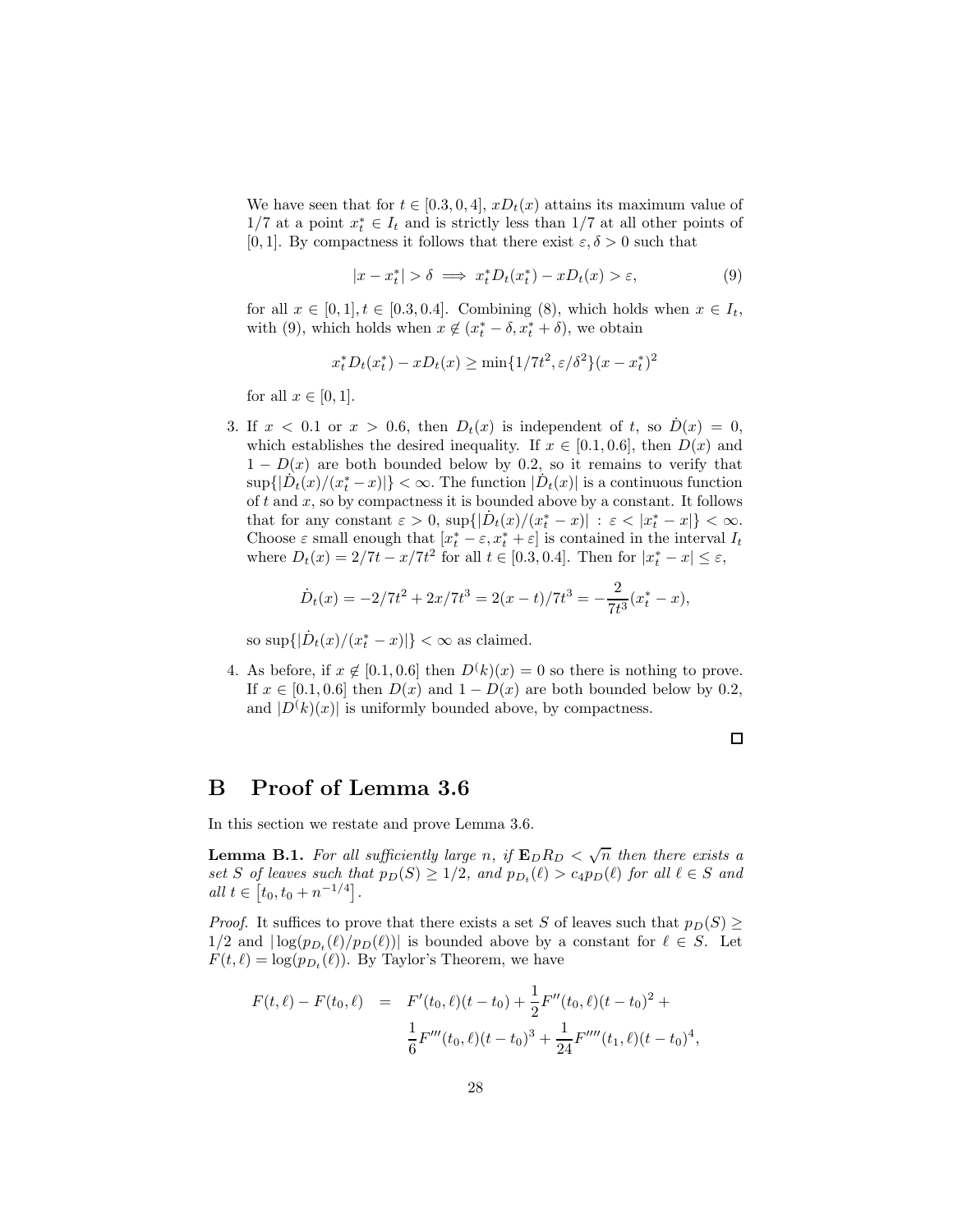for some  $t_1 \in [t_0, t]$ . (Here  $F', F'', F''', F''''$  refer to the t-derivatives of F. Throughout this section, we will adopt the same notational convention when referring to the t-derivatives of other functions, in contrast to the "dot" notation used in other sections of this paper.) This means that

$$
\left| \log \left( \frac{p_{D_t}(\ell)}{p_D(\ell)} \right) \right| \leq |F'(t_0, \ell)| n^{-1/4} + \frac{1}{2} |F''(t_0, \ell)| n^{-1/2} + \frac{1}{6} |F'''(t_0, \ell)| n^{-3/4} + \frac{1}{24} |F''''(t_1, \ell)| n^{-1}.
$$
 (10)

We will prove that, when  $\ell$  is randomly sampled according to  $p_D$ , the expected value of each term on the right side of (10) is bounded above by a constant. By Markov's Inequality, it will follow that right side is bounded above by a constant for a set S of leaves satisfying  $p_D(S) \geq 1/2$ , thus finishing the proof of the Lemma.

Unfortunately, bounding the expected value of the right side of (10) requires a separate computation for each of the four terms. For the first term, we observe that  $|F'(t_0, \ell)|^2$  is precisely  $K_D(\ell)$ , so  $\mathbf{E}_D(|F'(t_0, \ell)|^2) \leq c_3 \sqrt{n}$  by Corollary 3.5. It follow, using the Cauchy-Schwarz Inequality, that  $\mathbf{E}_D\left(|F'(t_0,\ell)|n^{-1/4}\right) \leq$  $\sqrt{c_3}$ .

To bound the remaining three terms, let  $a_0, a_1, \ldots, a_n = \ell$  be the nodes on the path in  $T$  from the root  $a_0$  down to the leaf  $\ell$ . Let

$$
q(a_i) = \begin{cases} D(x_{a_i}) & \text{if } \chi(a_i) = 1\\ 1 - D(x_{a_i}) & \text{if } \chi(a_i) = 0. \end{cases}
$$

We have

$$
p_D(\ell) = \prod_{i=0}^{n-1} q(a_i),
$$

so

$$
F(t_0, \ell) = \sum_{i=0}^{n-1} \log q(a_i)
$$
 (11)

$$
F'(t_0, \ell) = \sum_{i=0}^{n-1} \frac{q'(a_i)}{q(a_i)}
$$
\n(12)

$$
F''(t_0, \ell) = \sum_{i=0}^{n-1} \frac{q''(a_i)}{q(a_i)} - \left(\frac{q'(a_i)}{q(a_i)}\right)^2 \tag{13}
$$

$$
F'''(t_0, \ell) = \sum_{i=0}^{n-1} \frac{q'''(a_i)}{q(a_i)} - 3\left(\frac{q'(a_i)q''(a_i)}{q(a_i)^2}\right) + 2\left(\frac{q'(a_i)}{q(a_i)}\right)^3. \tag{14}
$$

To prove that  $\mathbf{E}_D(|F''(t_0, \ell)|) = O(\sqrt{n})$ , we use the fact that the random variable  $F''(t_0, \ell)$  is a sum of two random variables  $\sum_{i=0}^{n-1} \frac{q''(a_i)}{q(a_i)}$  $\frac{q''(a_i)}{q(a_i)}$  and  $-\sum_{i=0}^{n-1} \left(\frac{q'(a_i)}{q(a_i)}\right)$  $\frac{q'(a_i)}{q(a_i)}\bigg)^2.$ We bound the expected absolute value of each of these two terms separately.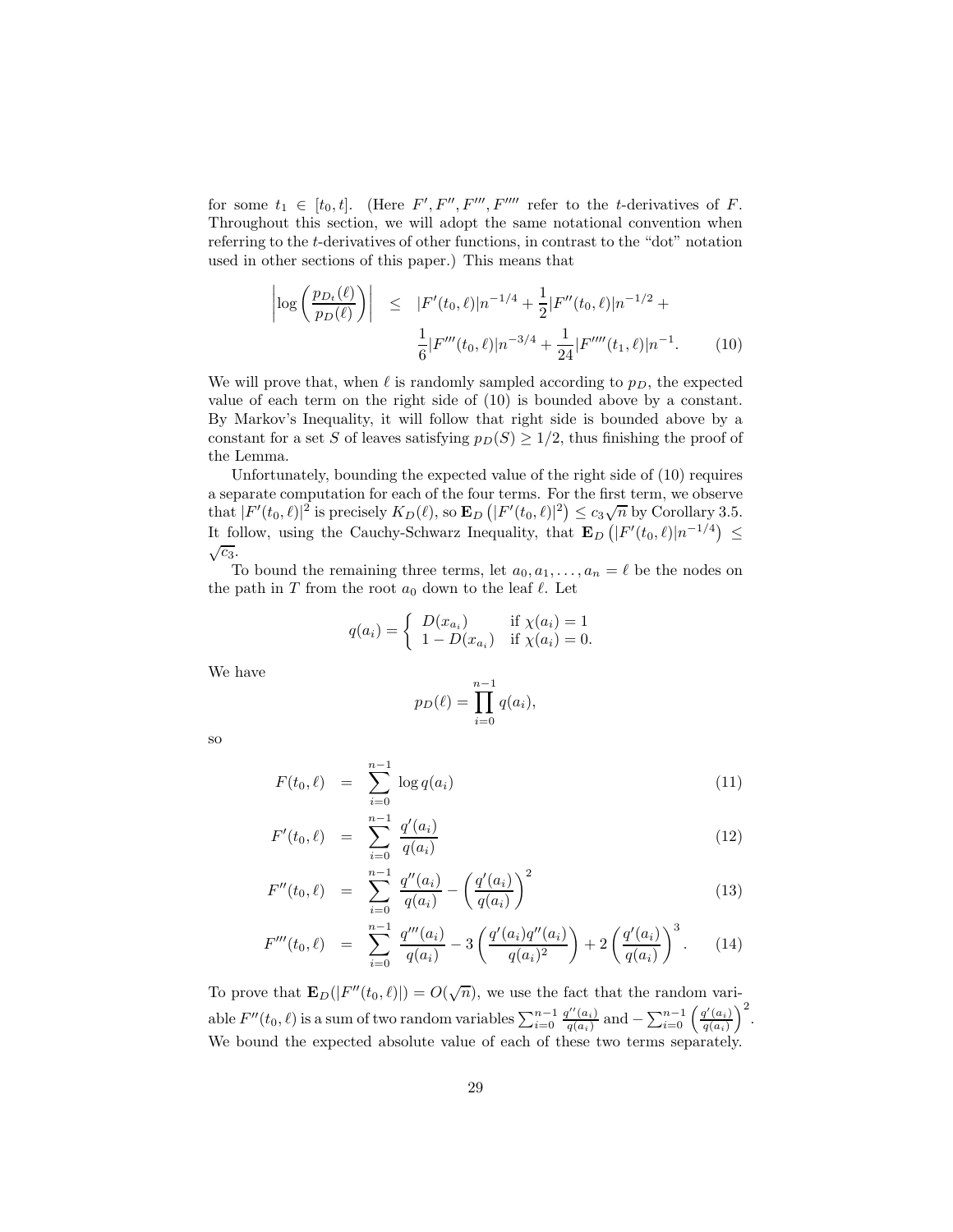For the second term, we use the fact that  $|q'(a_i)/q(a_i)| = O(h_{a_i})$ , which is property 3 from Lemma 3.1. Thus

$$
\mathbf{E}\left(\left|\sum_{i=0}^{n-1}\left(\frac{q'(a_i)}{q(a_i)}\right)^2\right|\right) = O\left(\sum_{a\in T}p_D(a)h_a^2\right),\,
$$

and the right side is  $O(\sqrt{n})$  using Lemma 3.3 and our hypothesis that  $\mathbf{E}_D R_D \leq$  $\sqrt{n}$ . To bound the first term,  $\sum_{i=0}^{n-1} \frac{q''(a_i)}{q(a_i)}$  $\frac{d(a_i)}{q(a_i)}$ , we start by observing that, conditional on the value of  $a_i$ , the random variable  $\frac{q''(a_i)}{q(a_i)}$  $\frac{d(a_i)}{q(a_i)}$  has mean zero and variance  $O(1)$ . The bound on the conditional variance follows from property 4 in Lemma 3.1. The mean-zero assertion follows from the computation

$$
\mathbf{E}_D\left(\frac{q''(a_i)}{q(a_i)}\middle\| a_i\right) = D(x_{a_i})\left(\frac{D''(x_{a_i})}{D(x_{a_i})}\right) + (1 - D(x_{a_i}))\left(\frac{-D''(x_{a_i})}{1 - D(x_{a_i})}\right) = 0.
$$

This means that the random variables  $q''(a_i)/q(a_i)$  form a martingale difference sequence, hence

$$
\mathbf{E}_D\left[\left(\sum_{i=0}^{n-1}\frac{q''(a_i)}{q(a_i)}\right)^2\right] = \sum_{i=0}^{n-1}\mathbf{E}_D\left[\left(\frac{q''(a_i)}{q(a_i)}\right)^2\right] = O(n).
$$

The bound  $\mathbf{E}_D\left(\left|\sum_{i=0}^{n-1}\frac{q''(a_i)}{q(a_i)}\right|\right)$  $\frac{q''(a_i)}{q(a_i)}\Bigg|$  $= O(\sqrt{n})$  follows using the Cauchy-Schwarz Inequality, as before.

We turn now to proving that  $\mathbf{E}_D(|F'''(t_0,\ell)|) = O(n^{3/4})$ . As before, the first step is to use (14) to express  $F'''(t_0, \ell)$  as a sum of three terms

$$
X = \sum_{t=0}^{n-1} \frac{q'''(a_i)}{q(a_i)}
$$
  
\n
$$
Y = -3 \sum_{t=0}^{n-1} \frac{q'(a_i)q''(a_i)}{q(a_i)}
$$
  
\n
$$
Z = 2 \sum_{t=0}^{n-1} \left(\frac{q'(a_i)}{q(a_i)}\right)^2,
$$

and then to bound the expected absolute value of each of these terms separately. Exactly as above, one proves that the random variables  $q'''(a_i)/q(a_i)$  form a martingale difference sequence and have bounded variance, and consequently  $\mathbf{E}_D(|X|) = O(\sqrt{n}).$  Recalling that  $|q'(a_i)/q(a_i)| = O(h_{a_i})$  and  $|q''(a_i)/q(a_i)| =$  $O(1)$  (properties 3 and 4 from Lemma 3.1, respectively) we find that

$$
\frac{1}{3}\mathbf{E}_D(|Y|) \leq \mathbf{E}_D\left(\sum_{i=0}^{n-1} \left| \frac{q'(a_i)q''(a_i)}{q(a_i)} \right|\right)
$$
\n
$$
\leq \mathbf{E}_D\left(\sum_{i=0}^{n-1} \left(\frac{q'(a_i)}{q(a_i)}\right)^2\right)^{1/2} \mathbf{E}_D\left(\sum_{i=0}^{n-1} \left(\frac{q''(a_i)}{q(a_i)}\right)^2\right)^{1/2}
$$